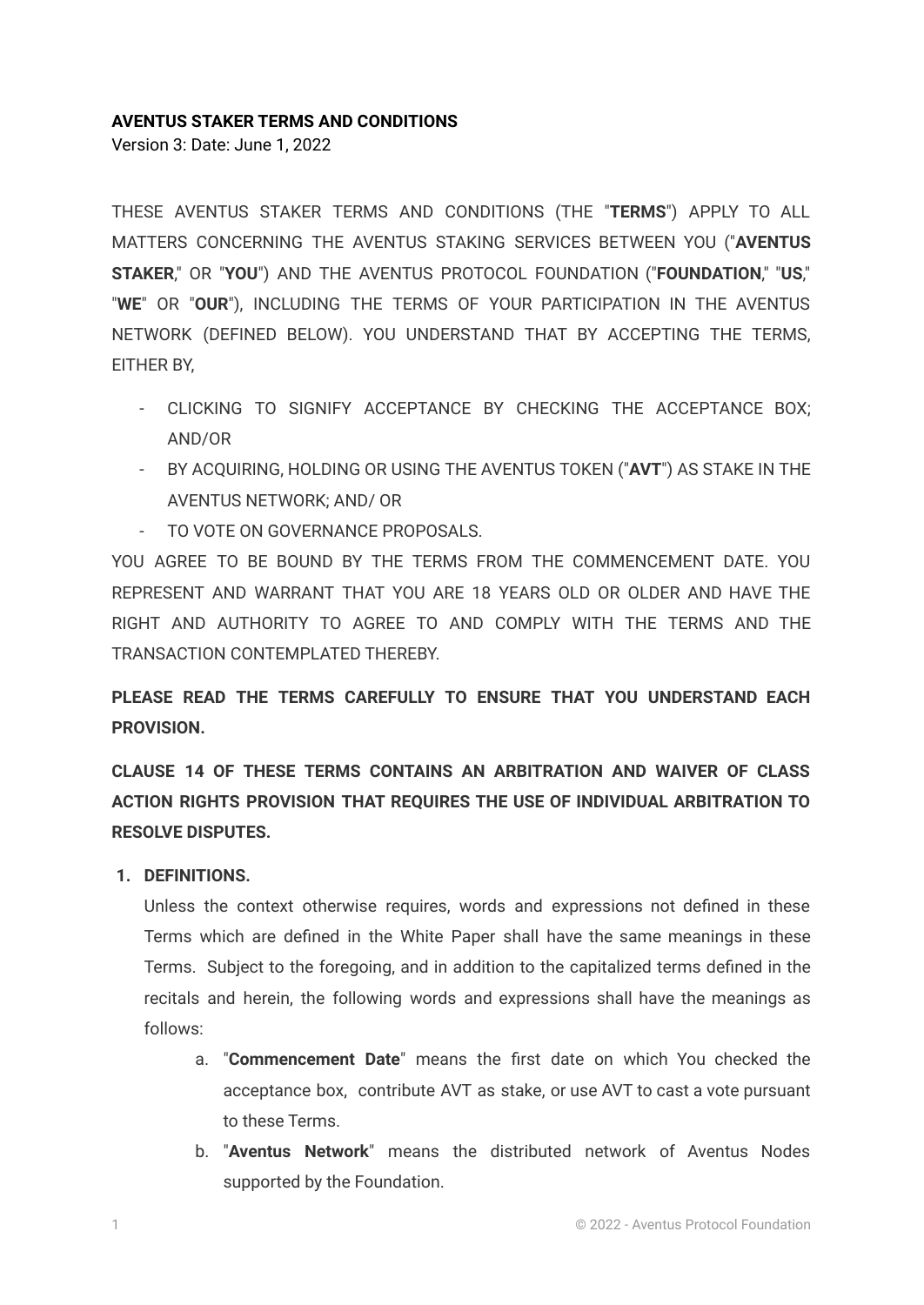- c. "**Aventus Node**" means a Device running the Aventus Node Software and configured to communicate with the Aventus Network.
- d. "**Aventus Node Operator**" means an individual or entity operating one or more Aventus Nodes pursuant to these Terms.
- e. "**Aventus Node Software**" means the software relating to the operation of the Aventus Nodes.
- f. "**Aventus Staker**" means an AVT Holder who contributed Stake in the form of AVT to the Aventus Network and was accepted by the Aventus Foundation to become an Aventus Node Operator or participating in an Aventus Network governance vote.
- g. "**Aventus Staking Services**" means the services provided by the Aventus Foundation set out in Clause 3 of these Terms.
- h. "**AVT**" means the ERC token described in the White Paper.
- i. "**AVT Holder**" means a registered holder of AVT from time to time;
- j. "**Business Days**" means any day, other than a Saturday or Sunday or public or bank holiday in the Island of Jersey.
- k. "**Council and Technical Committee**" the Foundation governing Council and their official technical advisors.
- l. "**Fees**" means the fees payable to the Aventus Staker by the Foundation through the Aventus Software operating the Aventus Network attributed to the relevant Aventus Node.
- m. "**Payment Method**" means the payment of the Fees by the Foundation to the Staking Contract.
- n. "**Phase 1**" means the staking of maximum of an aggregate of 2,500,000 AVT to the Phase 1 Nodes to be completed on or before the Phase 1 Completion Date as follows:
	- i. Potential Aventus Stakers present their tokens and declare their intention to become an Aventus Stakers;
	- ii. Once accepted by the Foundation, Aventus Stakers set their Public Keys in preparation for Staking, and the Foundation will be able to use their Sudo Key to manage the chain and enable software launch, bug fixes or improvements;
	- iii. Once the Aventus Network is running smoothly and Phase 1 Completion Date has lapsed, the Foundation will enable the performance of the first validator election and action it.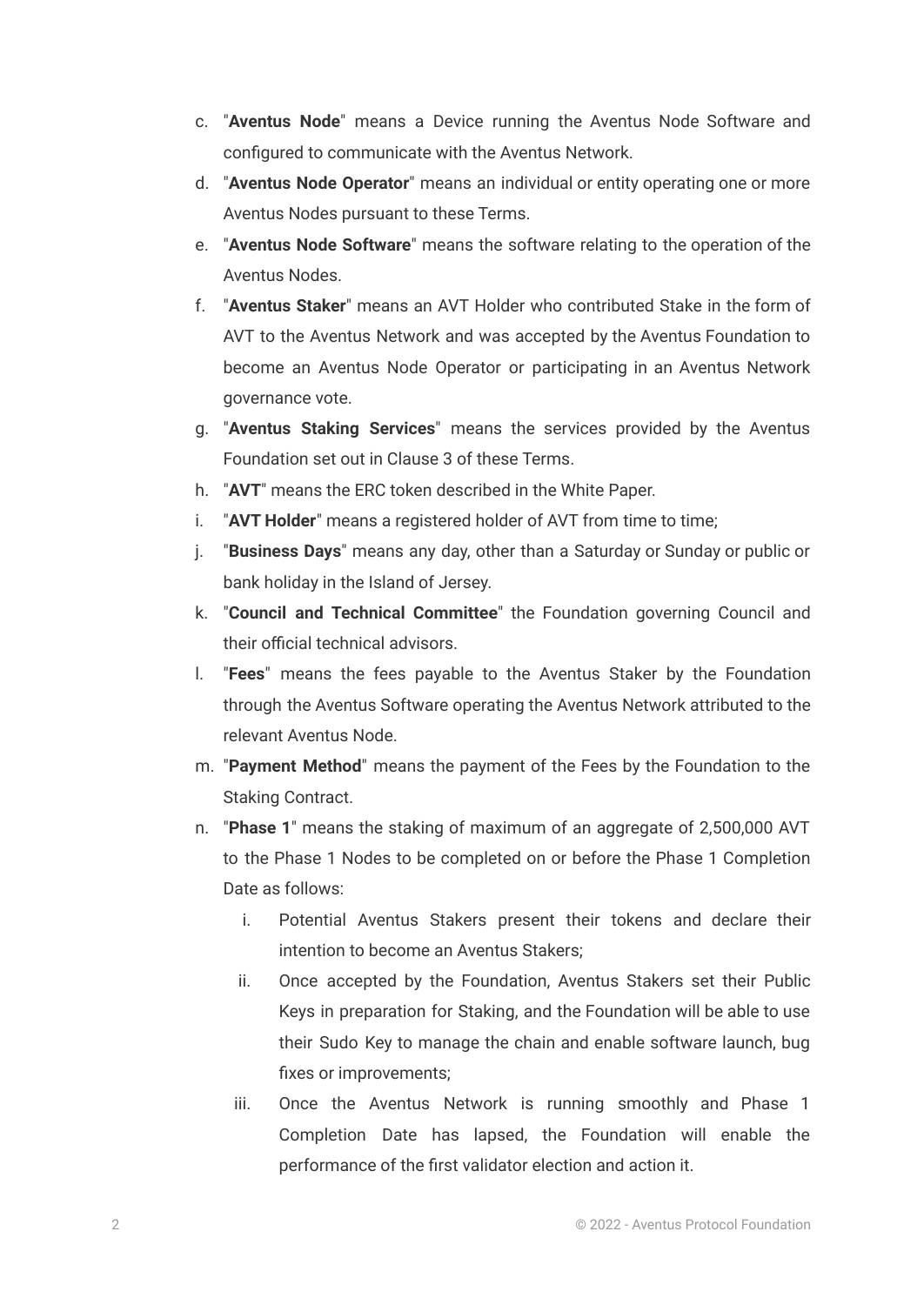- o. "**Phase 1 Completion Date**" means the date on which all 8,500,000 historic transactions are processed on the Aventus Network.
- p. "**Phase 1 Nodes**" means 10 Aventus Nodes.
- q. "**Phase 2**" means that once the Aventus Network is running smoothly and Phase 1 Completion Date has lapsed, the Foundation will:
	- i. run with a majority third party nominated set of validators;
	- ii. procure the development of the Aventus Network and use the Sudo Keys to:
		- 1. increase the number of validators in the set; and
		- 2. issue a runtime upgrade that enables the next iteration of the Aventus Network's governance system.
		- 3. Enable further features, improvements, upgrades and bug fixes.
- r. "**Phase 2 Completion Date**" means the completion of:
	- i. the Phase 2 development; and
	- ii. development of the security aspects and features to enable the handover of the Aventus Node Software and governance to the AVT community;
	- iii. the audit and security testing of the Aventus Network to the satisfaction of the Council and Technical Committee.
- s. "**Phase 3**" means the removal of the Sudo Key with all governance and control being handed to the AVT community, likely through an initial election of a new council and technical committee.
- t. "**Phase 3 Completion Date**" means the completion of:
	- i. the Phase 3 development; and
	- ii. development of the security aspects and features to enable the handover of the Aventus Node Software and governance to the AVT community;
	- iii. the audit and security testing of the Aventus Network to the satisfaction of the Council and Technical Committee.
- u. "**Potential Aventus Staker**" means an AVT holder contributing Stake in the form of AVT wishing to become an Aventus Staker.
- v. "**Scheme End Date**" the completion date of the Staking Programme.
- w. "**Public Keys**" part of the public-private key cryptography, the public key encrypts information which the private key decrypts. The keys allow users to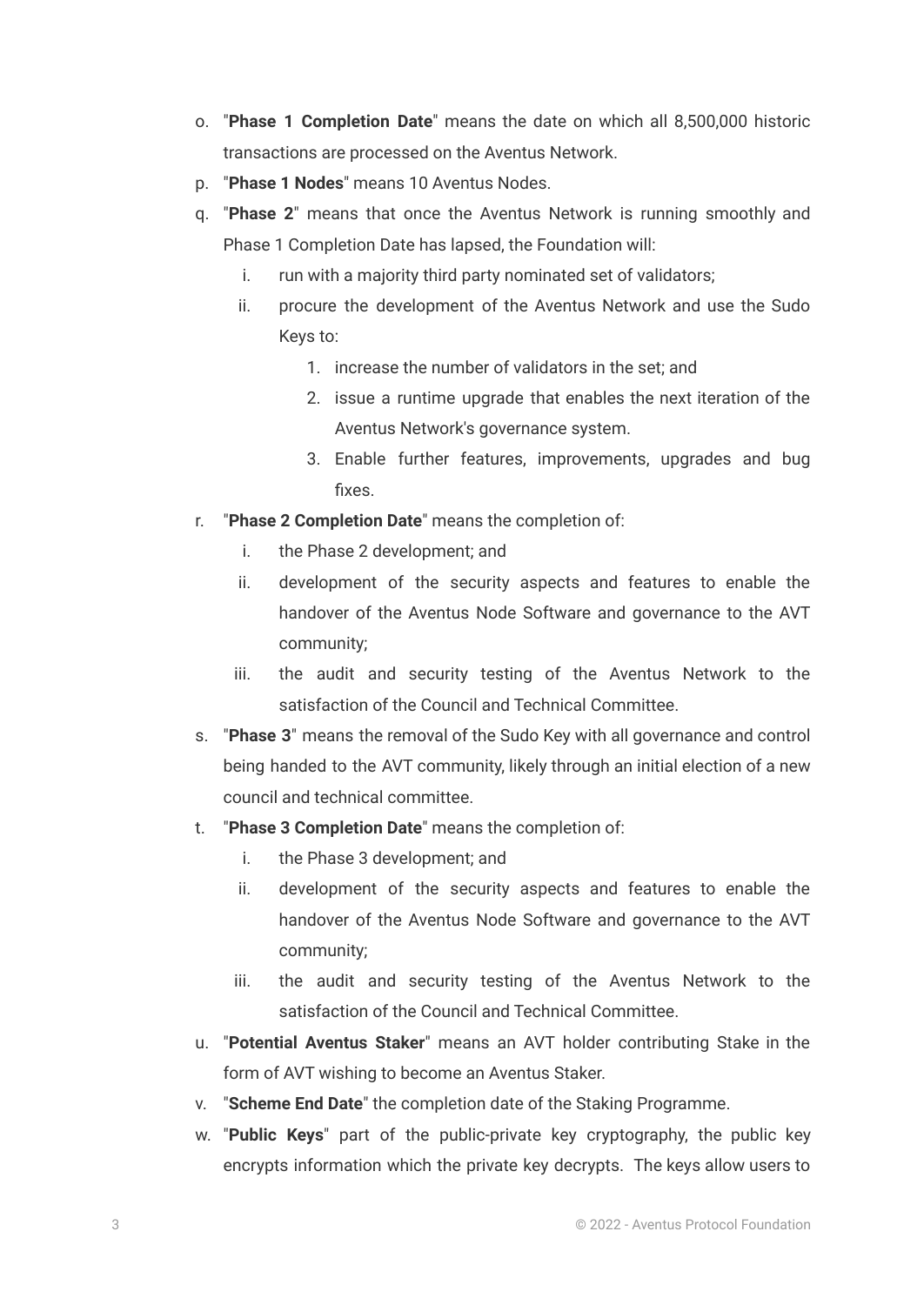store their tokens etc, authorise transfers of their tokens and interact with smart contracts.

- x. "**Sudo Key**" means the various keys controlled by the Foundation with super user type permissions over the Aventus Network.
- y. "**Staking**" means the staking of AVT to the Aventus Nodes in accordance
- z. "**Staking Programme**" means Phase 1, Phase 2 and Phase 3.
- aa. "**Term**" means the duration of these Terms until the earlier of:
	- i. The Scheme End Date; and
	- ii. The Aventus Staking Services are terminated in accordance with Clause 9.
- bb. "**User**" means an individual or entity that initiates a transaction to the Aventus Network.
- cc. "**White Paper**" means the white paper relating to AVT and the Foundation available at:

https://github.com/AventusProtocolFoundation/docs/blob/master/resources /Aventus%20Network%20Technical%20Whitepaper.pdf.

- dd. Any reference in these Terms to:
	- i. "**these Terms**" or to any other terms, instrument, agreement or document shall, unless the context otherwise requires, be construed as reference to these Terms or such other instrument, agreement or document as the same may from time to time be amended, varied, supplemented or novated;
	- ii. any statute or statutory provision shall include references to such statute or statutory provision as in force at the date of these Terms and as subsequently amended, reenacted, replaced or consolidated and shall include references to any statute or statutory provision of which it is an amendment, re-enactment, replacement or consolidation;
	- iii. a "month" shall be construed as a reference to a period starting on one day in a calendar month and ending on the numerically corresponding day in the next calendar month save that, where any such period would otherwise end on a day which is not a Business Day, it shall end on the next Business Day, unless that day falls in the calendar month succeeding that in which it would otherwise have ended, in which case it shall end on the preceding Business Day provided that, if a period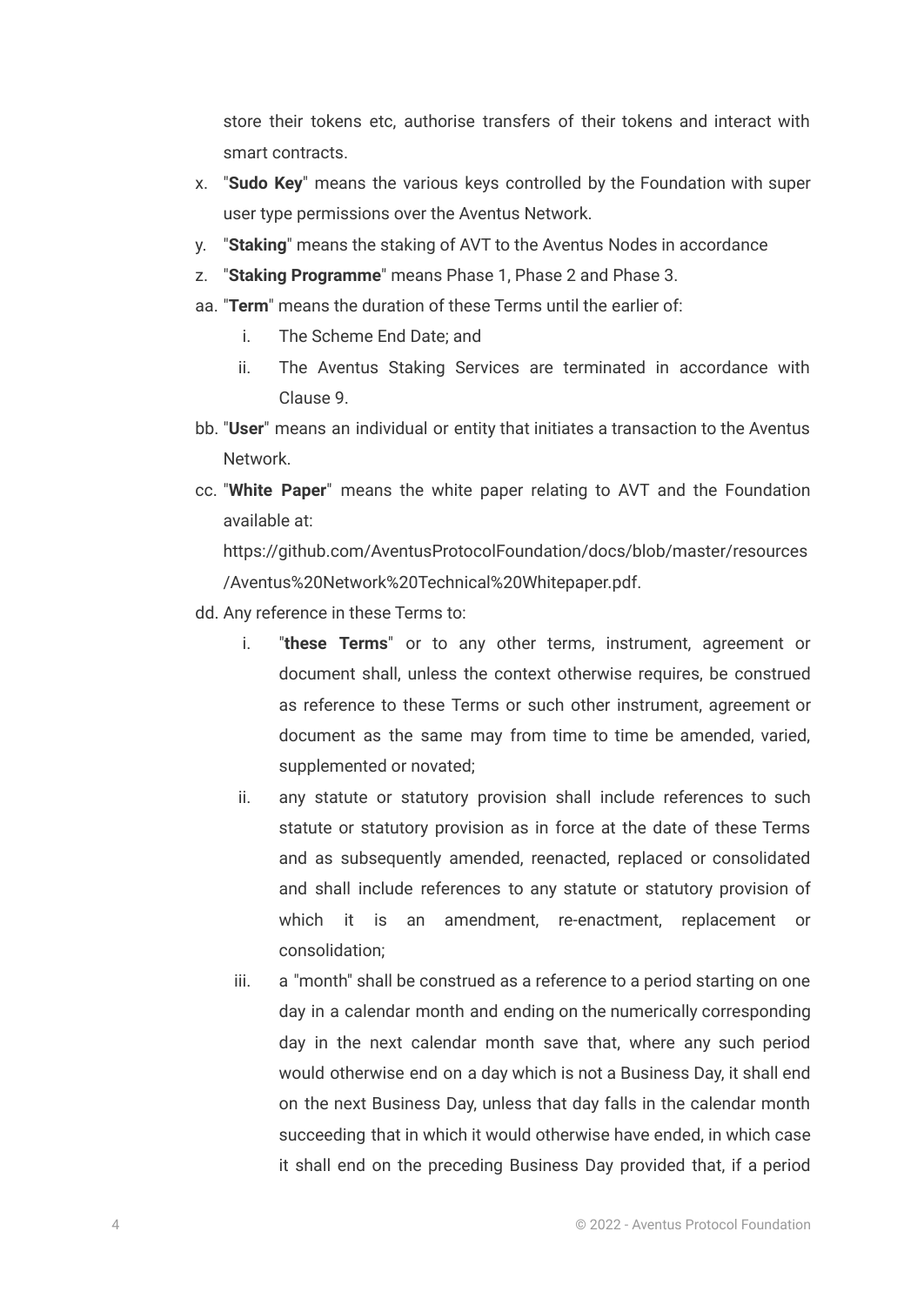starts on the last Business Day in a calendar month or if there is no numerically corresponding day in the month in which that period ends, that period shall end on the last Business Day in that later month;

- iv. a "person" shall be construed as a reference to any individual, firm, company or other body corporate, corporation, government, state or agency of a state or any association or partnership (whether or not having separate legal personality), and wherever incorporated or established; and
- v. all the provisions of these Terms are severable and distinct from one another and the illegality, invalidity or unenforceability of any provision of these Terms under the law of any jurisdiction shall not affect its validity or enforceability under the law of any other jurisdiction nor the legality, validity or enforceability of any other provision.

#### **2. CONTRACTUAL POSITION**

- a. These Terms set out the terms on which we will provide the Aventus Staking Services. These Terms form the entire contract under which we will provide the Aventus Staking Services.
- b. We may amend and vary these Terms from time to time, including during the provision of our services to an Aventus Staker, without the prior consent of that Aventus Staker. The Aventus Staker shall be bound by any amendment or variation to these Terms as and when a copy of the revised document becomes available on our website in accordance with clause 17.b below. These Terms shall not be capable of variation or amendment orally or by course of conduct.

#### **3. AVENTUS STAKING SERVICES.**

- a. Subject to clause 3b, You may contribute AVT as stake or vote on governance proposals in accordance with the provisions of these Terms at all times.
- b. A maximum of 2,500,000 AVT can be staked at Phase 1 which is equal to 25% of the total AVT in issue. AVT will be accepted for staking on a first come first served basis and there is no assurance that a Potential Aventus Staker will become an Aventus Staker as not all AVT contributed will be accepted by the Foundation for staking.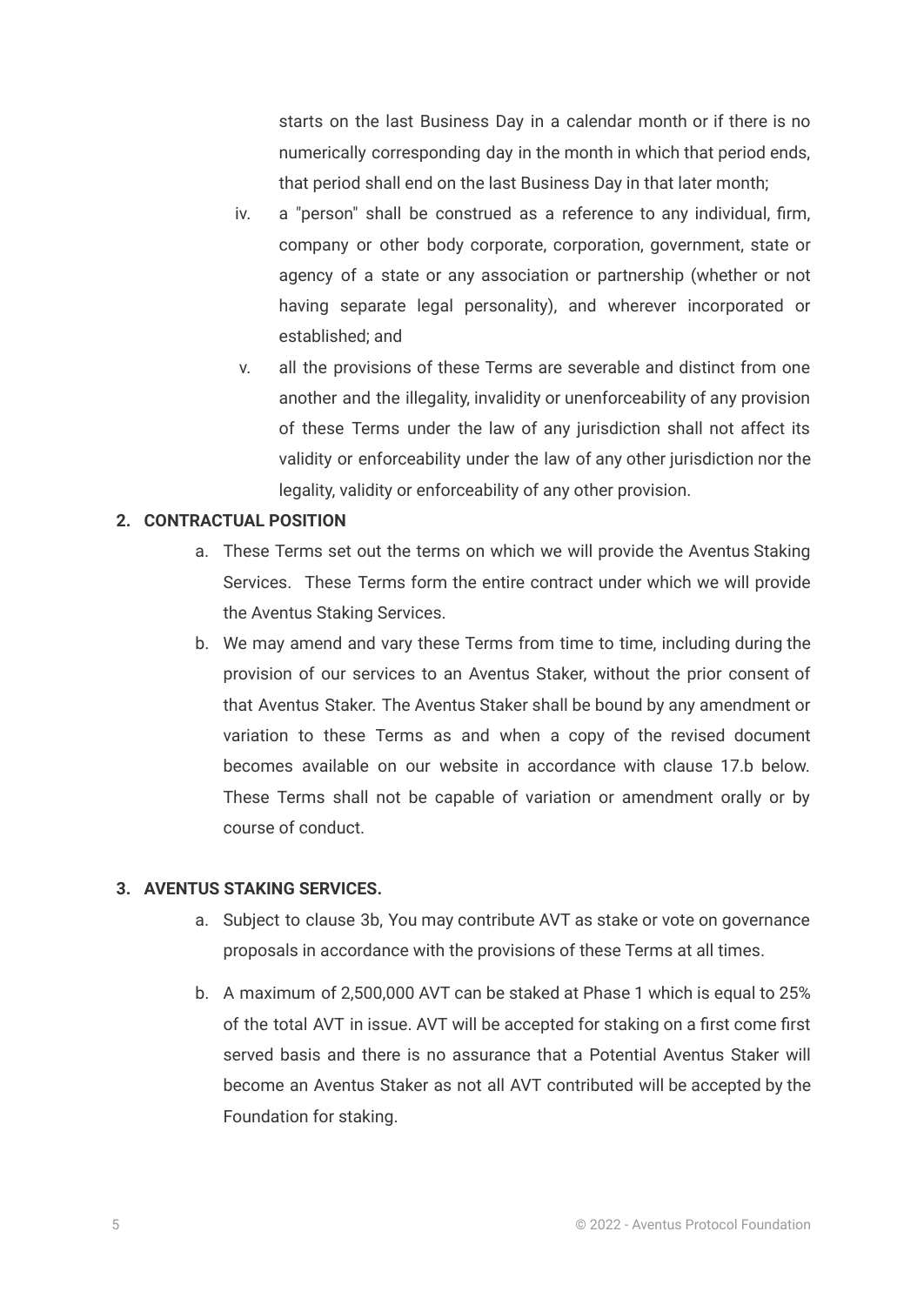- c. In return for the acceptance by the Foundation of the contribution of AVT at Phase 1, the Foundation shall:
	- i. Carry out the Phase 1 services.
	- ii. On the Phase 1 Completion Date, the Foundation will produce the development of Phase 2.
	- iii. On the Phase 2 Completion Date, the Foundation will produce the development of Phase 3.
	- iv. Deploy and maintain the Aventus Network.
- d. Subject to Clause 8, arrange payment of the Fees (if any) to the Aventus Staker as Aventus Node Operator pro rata on a monthly basis using the Payment Method for transactions processed by the Aventus Node operated by the Aventus Node Operator.
- e. The acceptance of AVT by the Staking Contract is automatic on a first come first served basis. If Your contribution of AVT is not accepted by the Foundation at Phase 1:
	- i. You shall not become an Aventus Staker;
	- ii. the Foundation shall owe no rights or obligations to You under these Terms; and
	- iii. Your holding of AVT will continue to be governed by the terms and conditions from the token sale.

# **4. AVENTUS STAKER RESPONSIBILITIES.**

At all times during the Term:

- a. You will comply with these Terms and the Staking Programme, and any other terms and conditions required by the Foundation relating to or in connection with the Aventus Network and the AVT.
- b. Participation in the Staking Programme is governed by these Terms and You are not authorised to take any action not expressly provided for hereunder.
- c. You agree that You are responsible for maintaining the security of all applicable private keys, and accounts and passwords ("**Security Passwords**")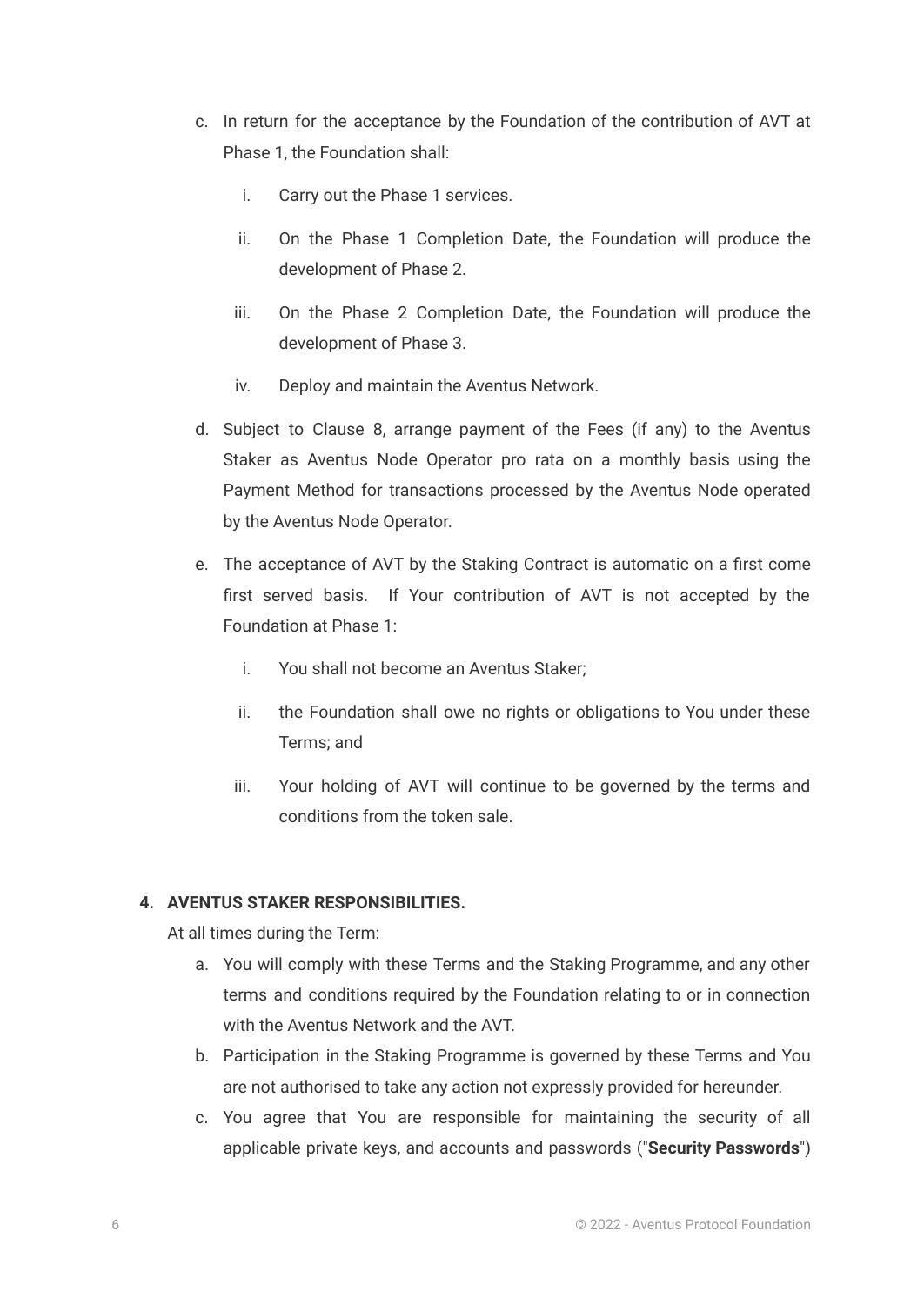in relation to Your AVT used to interact with Aventus. If Your Secured Passwords are compromised:

- i. You must inform the Foundation immediately by email to security@aventus.io and
- ii. The Foundation is not liable for the loss or the consequences of the loss of Your Security Passwords and You acknowledge that You are solely responsible for any lack of privacy or security of such Security Passwords.
- d. You are responsible for authorising the Payment Method.

# **5. AVENTUS STAKER RESTRICTIONS.**

You agree and accept that You will not:

- a. Interact with or use the Aventus Network:
	- i. in violation of applicable laws;
	- ii. to send or store material knowingly or intentionally containing software viruses, worms, Trojans or other harmful computer code, files, or scripts; or
	- iii. in a manner that interferes with or disrupts the integrity or performance of the Aventus Network or Aventus Node Software.
- b. With respect to the Aventus Network You will not:
	- i. attempt to bypass or circumvent measures employed to prevent or limit access to the Aventus Network, including by attempting to defeat any encryption, or
	- ii. attempt to interfere in any way with the Aventus Node Software;
- c. Manipulate or alter the default behaviour of the Aventus Network to artificially increase or decrease the value of any reputation factor of the Aventus Network;
- d. Manipulate network responses to any request with unauthorized intent to change the cryptographic signatures or Staking Contract.

## **6. REPRESENTATIONS AND WARRANTIES**.

Each Aventus Staker and Potential Aventus Staker hereby represents, warrants, and covenants that:

- a. It is authorized and able to receive the Fees by the Payment Method;
- b. It understands and accepts: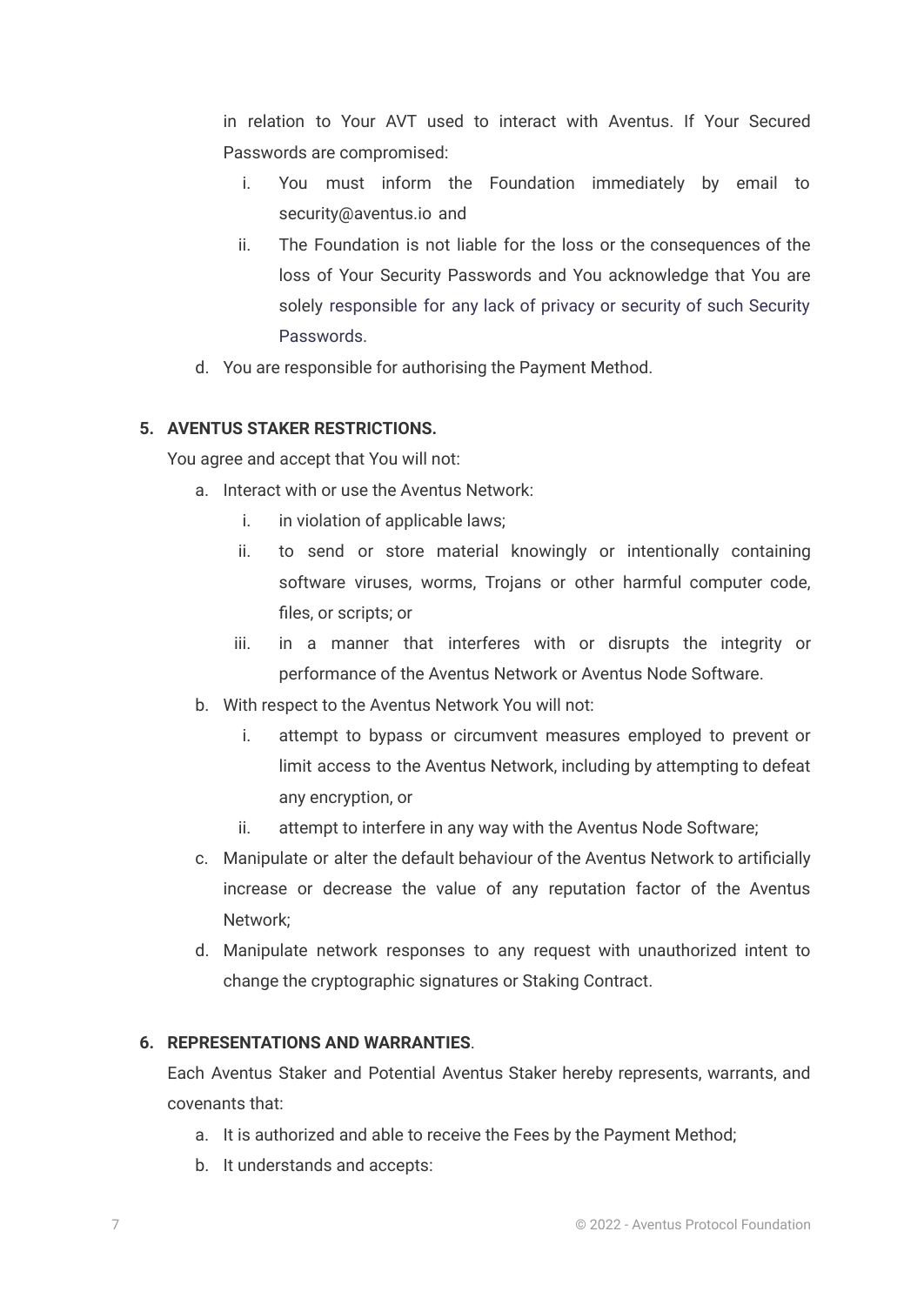- i. that AVT does not represent or constitute any shares or intellectual property rights in or relating to the Aventus Network, or any ownership or beneficial interest in the Foundation; and
- ii. that the Foundation has the right to procure the development and / or approve potential modifications to the Aventus Node Software and therefore the Aventus Network as required during the term of these Terms;
- c. It has the requisite knowledge, skill, qualifications and understanding of the functionality, usage, storage, transmission mechanisms, and intricacies associated with cryptographic tokens, like ETH, and blockchain-based software systems to enable the Aventus Staker to evaluate the merits and risks of contributing to the Aventus Network and ability to perform its obligations under these Terms without the advice, control, or supervision of Foundation;
- d. It is legally permitted to use the Ethereum token ("**ETH**") in the Aventus Network, and obtain AVT as Fees in the Aventus Staker's jurisdiction;
- e. It is of a sufficient age to obtain AVT;
- f. It understands that AVT is intended to be acquired to use the Aventus Network and that AVT is not intended to be acquired for the purpose of speculative investment;
- g. It is not obtaining or using AVT for any illegal purpose;
- h. It understands that the Aventus Staker is aware of the commercial risks associated with participating in the Staking Programme, including, without limitation, that staking or receiving AVT in return for such contribution does not guarantee that the Aventus Network will be successful, commercially viable or useable for its intended purpose;
- i. It waives the right to participate in a class action lawsuit or a class-wide arbitration against the Foundation and any entity or individual involved with the creation or maintenance of AVT or the Aventus Network;
- j. It understands that the transfer of ETH to the Aventus Network, the receipt of AVT, and the development of the Aventus Node Software carry significant financial, regulatory, and reputational risks, including, without limitation, certain risks set out in these Terms;
- k. By accepting these Terms, the Aventus Staker is deemed to have read and understood the [Whitepaper,](https://www.aventus.io/learn/#learn-pdf) and acknowledges the risks and rules set forth in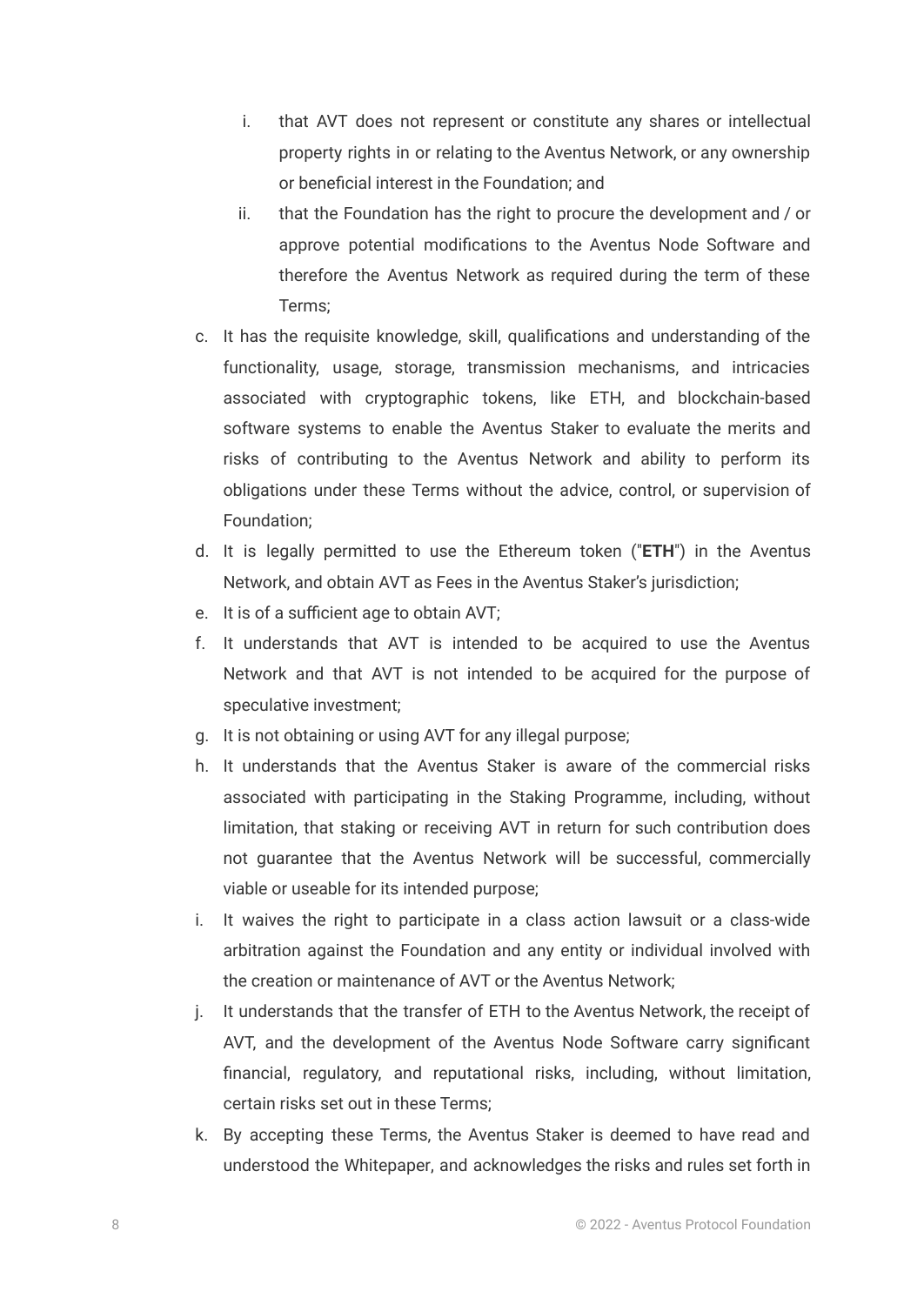the Whitepaper and the other relevant materials published on the Foundation website available at: aventus.io/resources;

- l. It understands and expressly accepts that, to the extent permitted under applicable law, there is no warranty whatsoever in respect of the AVT, or the Aventus Network, expressed or implied, and that the Aventus Network is used and AVT are obtained at the sole risk of the Aventus Staker on an "as is" and "under development" basis, and without, to the extent permitted by law, any warranty of any kind, including, but not limited to, warranties of title or implied warranties of merchantability or fitness for a particular purpose;
- m. It understands that, except as may otherwise be implemented under the Aventus Network, the Aventus Staker has no right against any party to request any refund of the ETH or AVT submitted to the Aventus Network under any circumstance;
- n. It understands that no market or no market liquidity may be guaranteed in respect of AVT, and that the value of AVT over time may experience extreme volatility or depreciate in full;
- o. It understands that the receipt, ownership, or use of AVT, the potential appreciation or depreciation in the value of AVT over time, the sale and purchase of AVT, and / or any other action or transaction related to the Aventus Network may have tax implications in respect of the Aventus Staker, and that by receiving, staking, holding or using AVT, the Aventus Staker agrees not to hold any third party (including developers, auditors, contractors, or founders) liable for any tax liability associated with or arising from the creation, ownership or use of AVT or any other action or transaction related to the Aventus Network;
- p. It has full power and authority to enter into these Terms and comply with all terms hereof, and that doing so will not conflict with any obligation it may owe to any third party; and
- q. It will at all times comply with all applicable foreign, federal, state, and local laws, orders, rules, and regulations currently in effect or that may come into effect during the term of these Terms, including but not limited to those regarding data privacy and protection.

### **7. RISKS**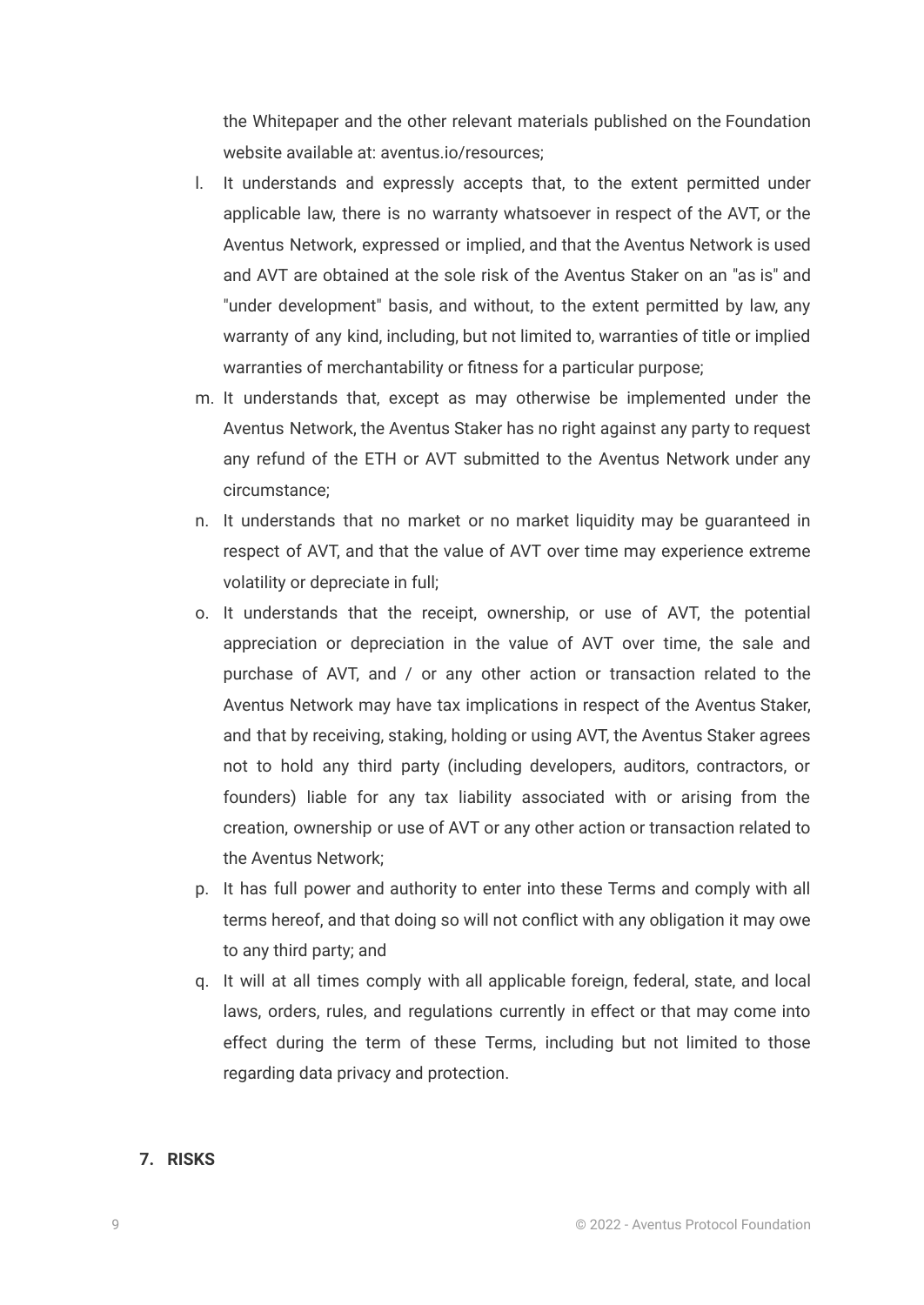- a. The Aventus Staker understands and accepts the risks in connection with using ETH as part of the Aventus Network and receiving or staking AVT as set forth above and hereinafter. In particular, but without limitation, the Aventus Node Operator understands the risks set forth below:
	- i. Risk of software weaknesses: The Aventus Staker understands and accepts that the Aventus Network concept and the Aventus Node Software and underlying code is in beta development stage and unproven, and that there is no guarantee that the deployment of the Aventus Network and AVT will be uninterrupted or error free, and there is an inherent risk that the software could contain weaknesses, vulnerabilities, or errors causing, inter alia, the complete loss of ETH and / or AVT for which neither the Foundation, nor any other individual, entity or other party involved in the Aventus Network will be held liable.
	- ii. Regulatory risk: The Aventus Staker understands and accepts that the blockchain technology allows new forms of interaction, and that it is possible that certain jurisdictions will apply existing regulations on, introduce new regulations addressing, blockchain technology-based applications, which may be contrary to the current setup of the Aventus Network, and which may, inter alia, result in substantial modifications of the Aventus Network, including its termination and the loss of AVT for the Aventus Staker. Moreover, the Aventus Staker understands and acknowledges that current regulatory regimes governing blockchain technologies and cryptocurrency tokens are uncertain. Therefore, none of the Foundation, or any entity or person affiliated with or employed by the Foundation can anticipate future regulatory developments, any of which may have an adverse effect on the Aventus Network and AVT. Operations such as the Aventus Network likely will continue to be scrutinized by regulatory bodies around the world, and such scrutiny may lead to increased regulatory oversight that may compel the Aventus Network to change its operations in a material manner or even cease operations altogether. The Aventus Staker understands and acknowledges that these risks may adversely affect the Aventus Network and AVT.
	- iii. Risk of lack of success: The Aventus Staker understands and accepts that the development of the Aventus Network and AVT may be limited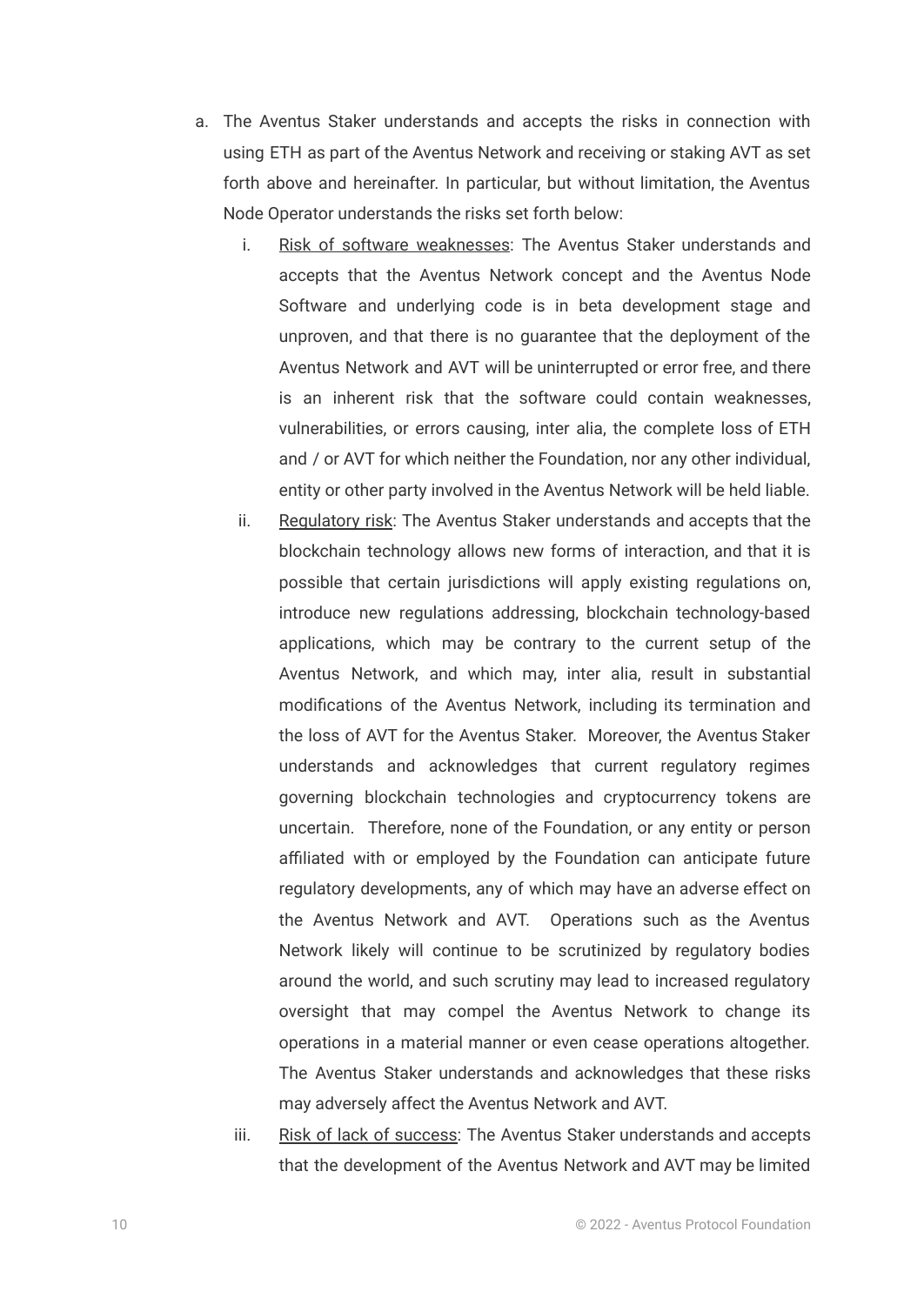for a number of reasons, including lack of interest from the public, lack of funding, and lack of commercial success or prospects. The Aventus Node Operator therefore understands that there is no assurance that, even if the Aventus Network is partially or fully developed, the Aventus Staker will receive any benefit including Fees in connection with the Aventus Network.

- iv. Risk of inactivity: The Aventus Staker understands and accepts that AVT are intended to be issued to, used and exchanged among active participants in the Aventus Network, no for speculative purposes.
- v. Risk of theft: The Aventus Staker understands and accepts that the Aventus Network and the Aventus Node Software may be exposed to attacks by hackers or other individuals that could result in theft or loss of AVT or ETH, impacting the ability to develop the Aventus Network.
- vi. Risk of attacks: The Aventus Staker understands and accepts that, as with other cryptocurrencies, the blockchain used for the Aventus Network is susceptible to majority attacks, including, but not limited to, double-spend attacks, majority stake attacks, and race condition attacks. Any successful attacks present a risk to the Aventus Network, expected proper execution and sequencing of AVT transactions, and expected proper execution and sequencing of contract computations.
- vii. Token risk: the Aventus Staker understands and accepts that their AVT is at risk, and warrants that no future claims will be brought to the Foundation, or any interested parties and their subsidiaries, including but not limited to Aventus Network Services Limited, of the same to seek relief in the event of loss.

### **8. AVENTUS NODE FEES.**

- a. Aventus Node Deposit.
	- i. At Phase 1, the Aventus Network will launch with 10 Phase 1 Aventus Nodes, each with an equal probability of selection to process transactions (i.e. 10% probability). Each Phase 1 Aventus Node that successfully processes a transaction will earn a pro rata share of the Fees associated with the transactions processed by it. At Phase 1, each Phase 1 Aventus Nodes will have a total stake of 250,000 AVT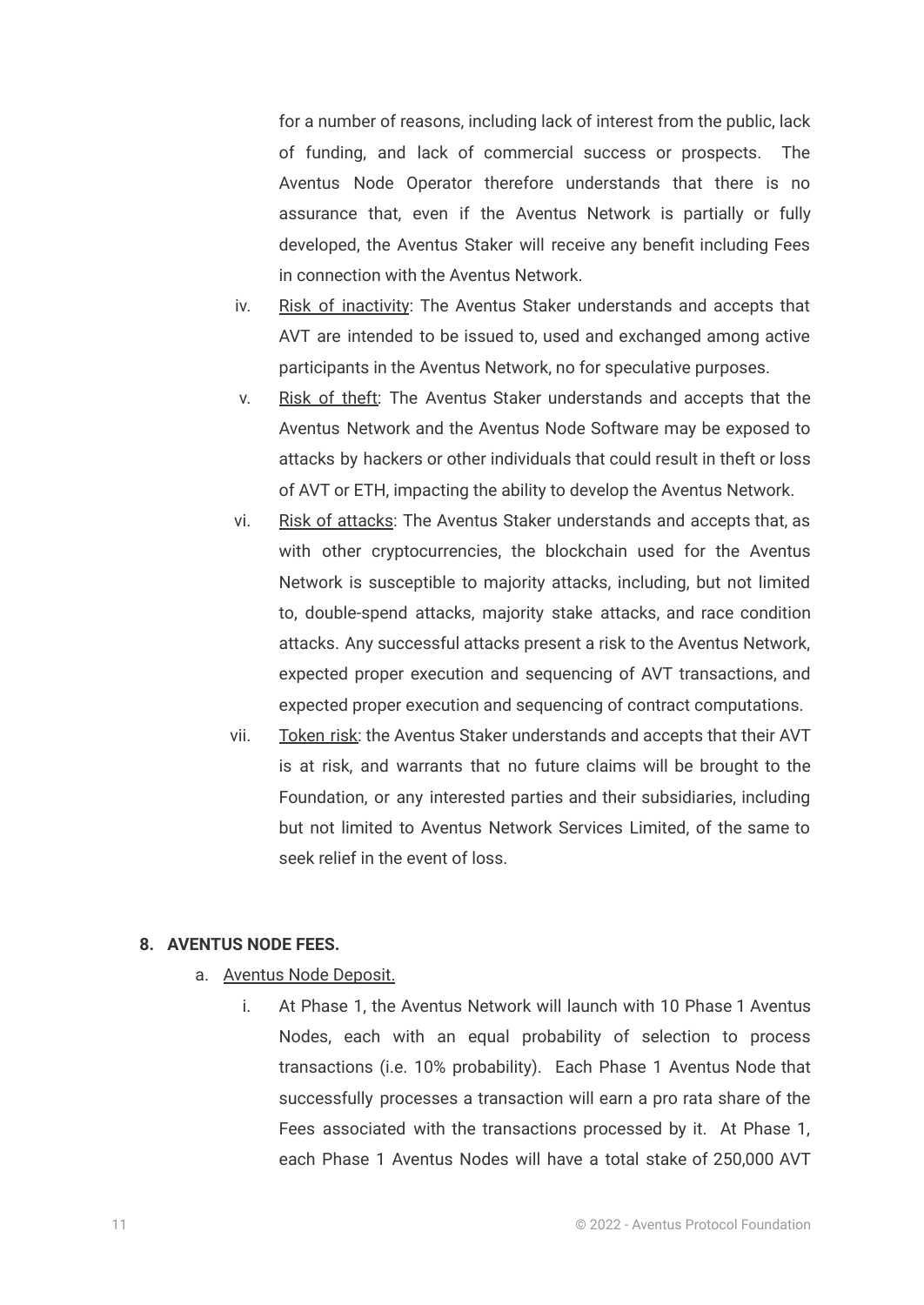which will be locked in from the moment the stake is contributed until the Scheme End Date.

- ii. You can deposit any amount of AVT (the "**Staking Amount**") to be associated with any of the 10 Phase 1 Aventus Nodes using the Staking Contract (defined below). For the avoidance of doubt, all deposits and withdrawal of Staking Amounts will incur a transaction fee which shall be Your responsibility to pay in addition to the Staking Amount.
- iii. If You are admitted as Aventus Staker, an Ethereum smart contract (the "**Staking Contract**") will be deployed at an address the details of which You will receive after accepting these Terms by email to the email address that You have provided to us. This Staking Contract will:
	- 1. incorporate by reference the full terms and conditions of these Terms;
	- 2. transfer the AVT accepted for contribution by the Foundation to the Aventus Network whereupon the AVT will be associated with the relevant Aventus Staker Node. On the Scheme End Date, transfer the AVT back to the Staking Contract whereupon the AVT may be withdrawn.
- iv. You may withdraw the Fees associated with the Phase 1 Aventus Nodes that You staked from the Staking Contract on a monthly basis within 6 Business Days of the end of each month.
- v. If You share or onwardly distribute the Staking Contract with or to any other party You shall procure their acceptance of these Terms and shall be deemed to make all the representations and warranties set out in these Terms on their behalf.
- b. Deposit of the Staking Amount The Staking Amount will be retained by the Foundation in full as a deposit conditional upon You making a Graceful Exit Release. Upon a Graceful Exit Release, the Staking Amount will be returned in AVT to the Staking Contract within 90 days after the Scheme End Date for You to withdraw ("**Graceful Exit Release**"). Once You have withdrawn the Staked Amount the funds will be received by You within 10 working days. Aventus Stakers will be notified of the occurrence of the Scheme End Date by email to the email address that You provided.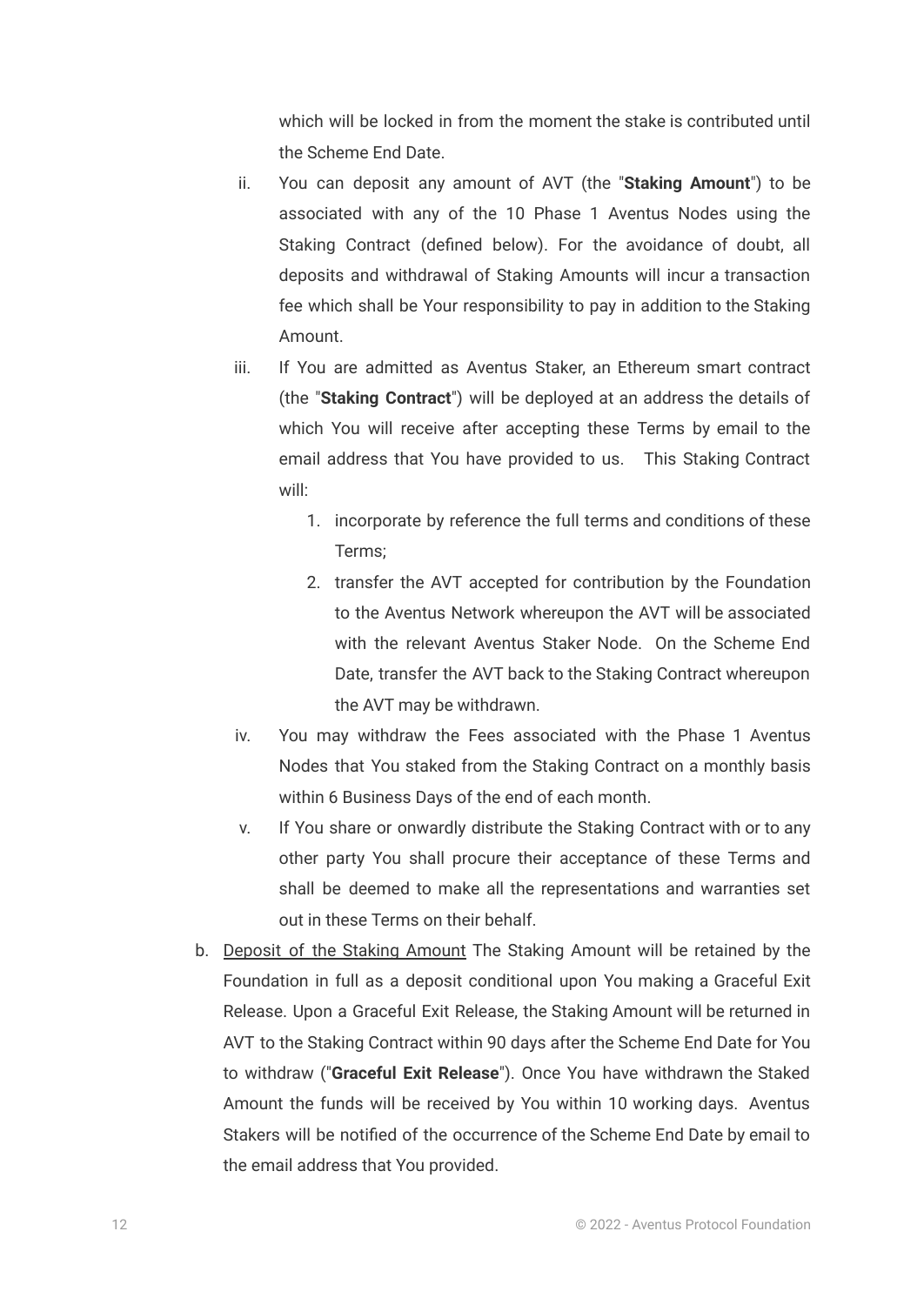- c. If You do not make a Graceful Exit Release, the Foundation shall retain the Staking Amount and title to the Staking Amount shall transfer to the Foundation so that the Foundation shall hold the Staking Amount absolutely.
- d. Payment You are solely responsible for payment of all applicable taxes associated with the payment of Fees, including but not limited to taxes on gross receipts and income.
- e. Disqualification. If You violate any term of these Terms, including without limitation any of the representations or warranties set forth herein, You and Your associated stake may, in the Foundation's sole and absolute discretion, be subject to Disqualification. For purposes hereof, the term "**Disqualification**" means that You are entitled to no future payment of Fees, and You immediately forfeit the Staking Amount held by the Aventus Network.
- f. Access to Keys Any damages or losses You suffer resulting directly or indirectly from Your payment key pair being compromised or access lost is Your liability alone and the Foundation shall bear no responsibility in connection thereto.
- g. Expenses. Each Aventus Staker is solely responsible for all expenses it incurs in connection with these Terms, and the Foundation shall not reimburse the Aventus Staker for any expenses hereunder.
- h. Taxes. The Fees shall be inclusive of any and all taxes applicable to the Aventus Staking Services delivered hereunder. You shall be responsible for payment of all taxes applicable to You arising out of its activities hereunder these Terms, including but not limited to, federal, state, local, and applicable foreign income tax, Social Security tax, unemployment insurance tax, and any other tax or business license fee as required.
- i. Breach. In the event that an Aventus Staker commits a material breach of any of these Terms, the Aventus Staker shall (in addition to the other remedies under these Terms) forfeit any right to compensation and Fees under these Terms from the date of such breach.

## **9. TERM AND TERMINATION.**

- a. Term. These Terms shall be effective as of Commencement Date and will continue until terminated in accordance with 9.b below.
- b. Termination by notice.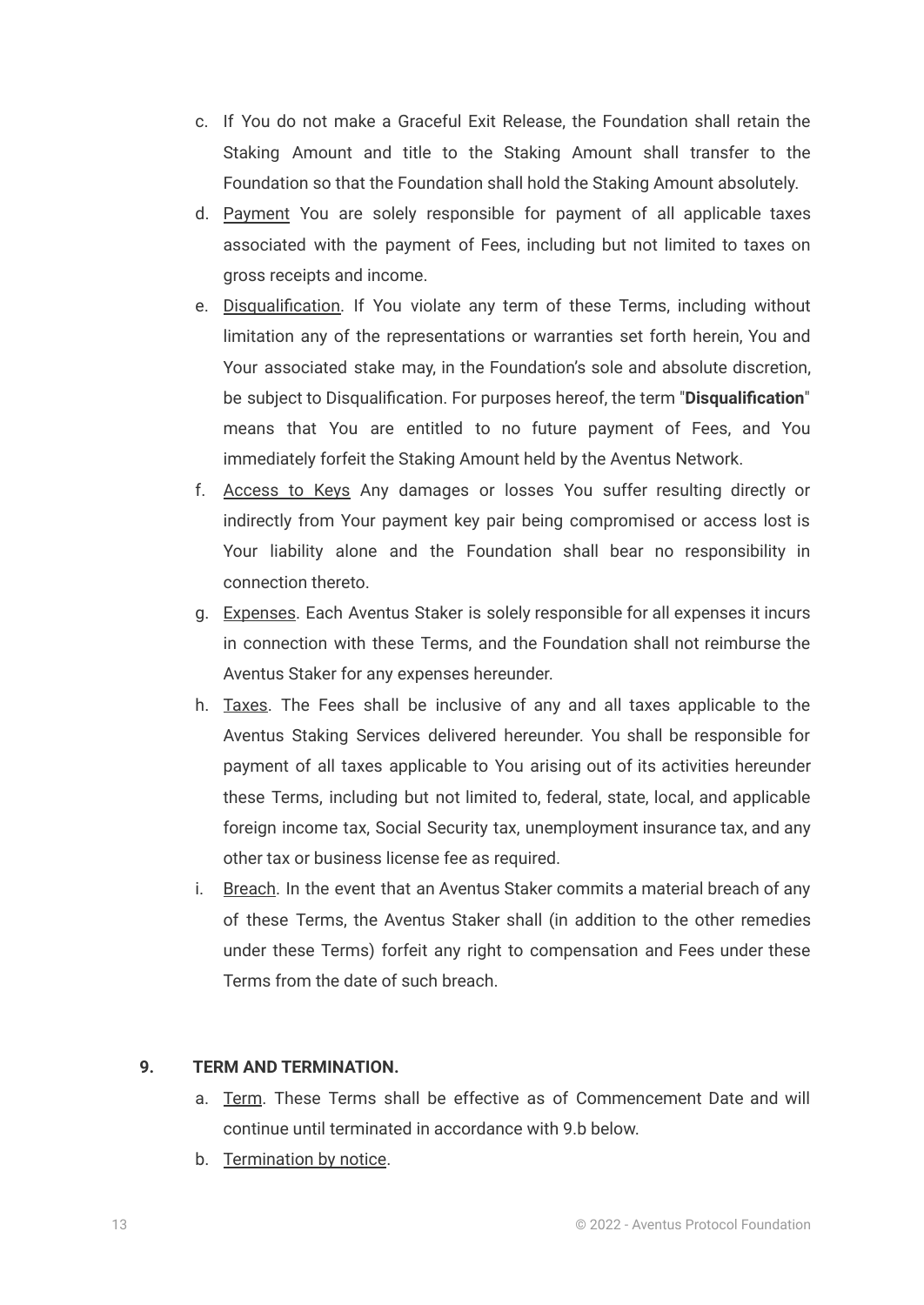- i. The Foundation may terminate these Terms by serving You with one months' written notice to the email address provided.
- ii. You may terminate these Terms from the Scheme End Date with one month's written notice to the Foundation.
- c. Upon termination, You will comply with any and all reasonable instructions of the Foundation for ceasing staking activity (referred to as a "**Graceful Exit**"). Any time You cease participation, it is subject to the requirements and conditions of Clause 8 (Aventus Node Fees) herein.
- d. Termination for cause. The Foundation may terminate these Terms with an Aventus Staker if such Aventus Staker:
	- i. Commits a material breach of any term of these Terms; or
	- ii. uses the Staker Programme in a manner that the Foundation reasonably believes may cause a security risk, a disruption to the Aventus Network, or liability for the Foundation.
- e. Effect of Termination. If the Foundation terminates these Terms in accordance with clause 9d, the Foundation will have no obligation to pay any compensation or Fees under these Terms from the date of such breach.
- f. If these Terms are terminated for any other reason, the Foundation shall pay You all compensation and Fees due and payable under these Terms via the Staking Contract.

### **10. OWNERSHIP**

a. Foundation Ownership. The Foundation and its licensors own and shall retain all right, title, and interest in and to the Aventus Network (including any improvements, enhancements, customizations, and modifications thereto), the Documentation, Foundation Confidential Information (defined below), and the Derived Data, including, without limitation, all related intellectual property rights therein. For purposes hereof, the term "**Derived Data**" means data derived from operation of the Aventus Node and of the Aventus network via the Aventus Node, and any data that is aggregated by the Foundation (including aggregations with data sourced from other Aventus Stakers and other third party data sources), and data and information regarding Aventus Stakers access to and participation in the Aventus Network, including, without limitation, statistical usage data derived from the operation of the Aventus Node and Aventus Network and configurations. For the avoidance of doubt,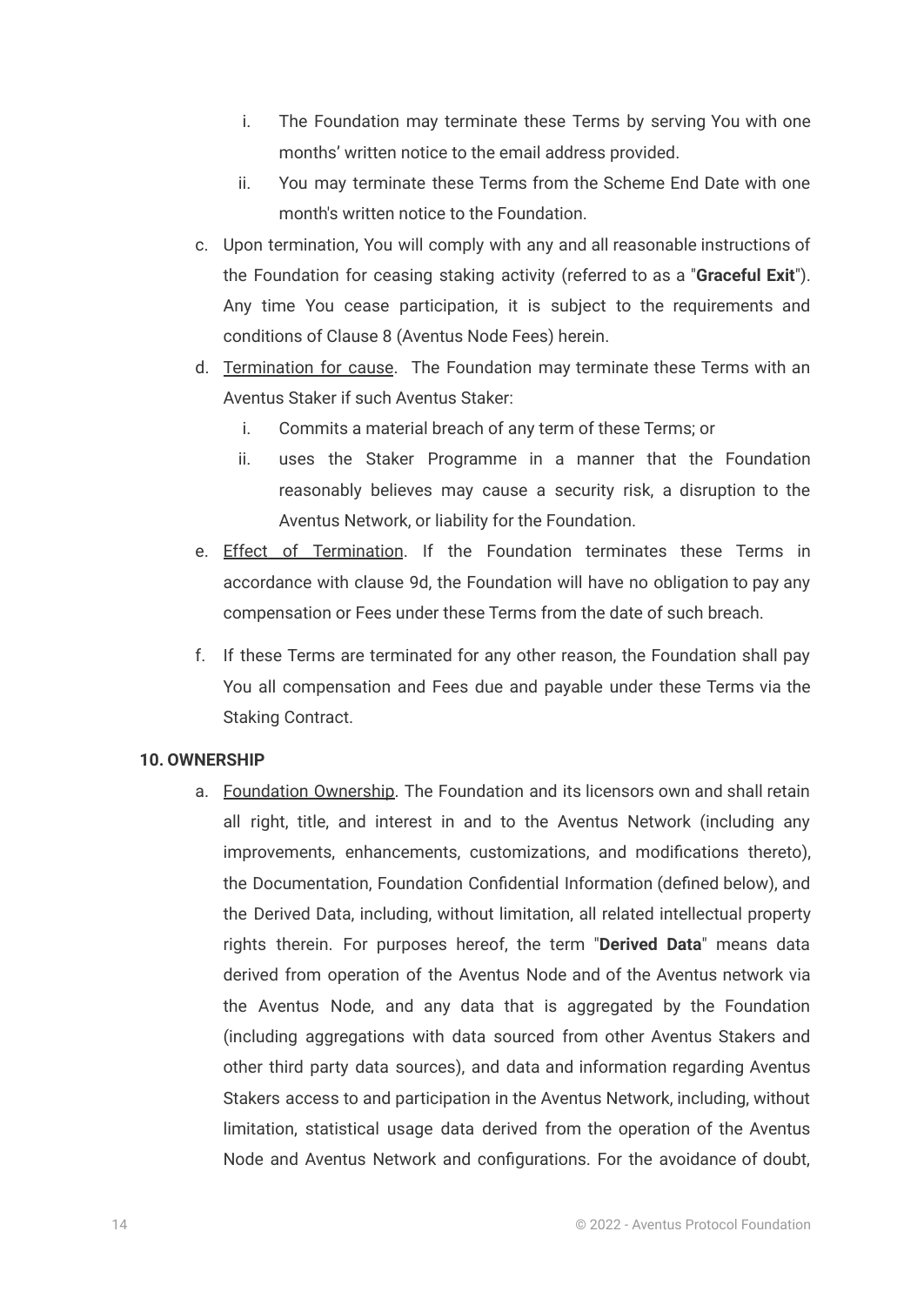nothing herein shall be construed as prohibiting the Foundation from utilizing Derived Data to optimize and improve the Aventus Network or otherwise operate the Foundation's business; provided that if the Foundation provides Derived Data to third parties, such Derived Data shall be de-identified and presented in the aggregate so that it will not disclose the identity of Aventus Staker to any third party. No rights are granted to Aventus Staker hereunder other than as expressly set forth in these Terms.

- b. Third Party Data. The Aventus Node Software may include various confidential and proprietary third party data, and all such data is owned by the applicable third party source or vendor. Aventus Staker may only use such data and may not extract or otherwise utilize any such data except as included in and in connection with the Aventus Staker Service. This data is compiled from third party sources, including but not limited to, public records, User submissions, and other commercially available data sources. These sources may not be accurate or complete, or up-to-date and is subject to ongoing and continual change without notice. Neither the Foundation nor its third party data sources make any representations or warranties regarding the data and assume no responsibility for the accuracy, completeness, or currency of the data.
- c. Feedback. The Foundation shall have a royalty-free, worldwide, transferable, sub-licensable, irrevocable, perpetual license to use or incorporate into the Aventus Node Software and/or the Aventus Network any suggestions, ideas, enhancement requests, feedback, recommendations or other information provided by Aventus Staker relating to the features, functionality, or operation thereof ("**Feedback**"). The Foundation shall have no obligation to use Feedback, and Aventus Staker shall have no obligation to provide Feedback.

## **11. DATA PRIVACY & CONFIDENTIALITY**

a. It is condition of these Terms that each Aventus Staker and Potential Aventus Staker warrants and confirms that any information which they (or someone on their behalf) provide in relation to any natural person (a "**relevant individual**") in connection with these Terms or information which may be obtained in relation to any relevant individual from other sources (the "**personal data**") will be held, controlled and processed by the Foundation and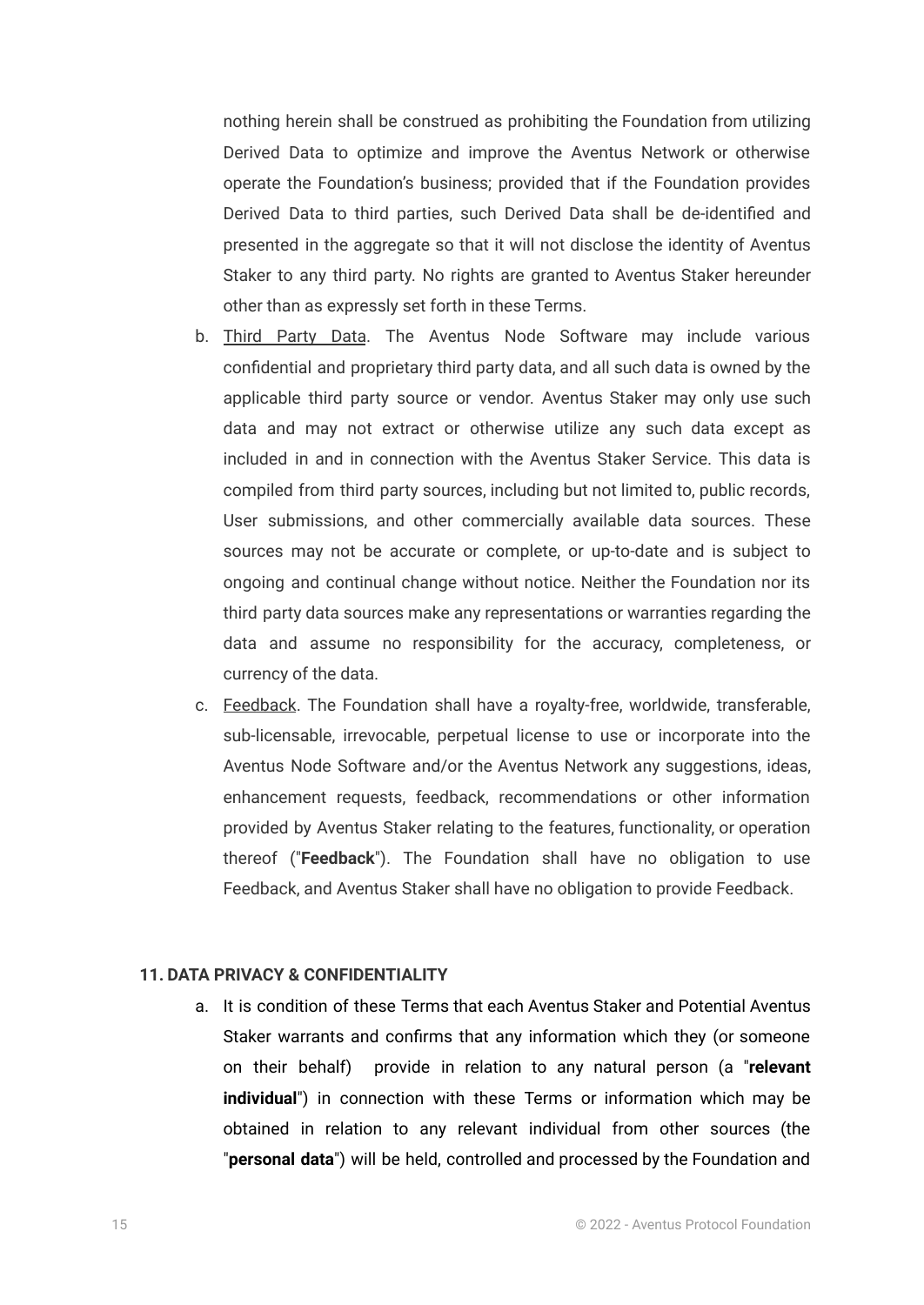its affiliates as "**controllers**" for the purposes of (as applicable) (i) the General Data Protection Regulation (2016/679) and any national law issued under that regulation (including the avoidance of doubt any equivalent to the General Data Protection Regulation enacted in the United Kingdom from time to time), and (ii) the Data Protection (Jersey) Law 2018 and the Data Protection Authority (Jersey) Law 2018, each as amended from time to time (together, the "**Data Protection Laws**"). Each Aventus Staker and Potential Aventus Staker is advised to read in detail the Privacy Notice at http://aventus.io/APF-Privacy-Notice.pdf which provides further detail of the data subject rights and the manner and purposes for which personal data relating to relevant individuals may be processed by or on behalf of the Foundation and its affiliates under the Data Protection Laws. Each Aventus Staker and Potential Aventus Staker warrants and confirms that:

- i. it has all necessary authority to provide the personal data on behalf of each relevant individual;
- ii. it has and shall continue to comply in all respects with the Data Protection Laws in relation to the disclosure of personal data pursuant to these Terms; and
- iii. it will make the Privacy Notice (and any amendment thereto) available to each relevant individual and draw their attention to it.
- b. **Definition of Confidential Information**. During the course of performance under these Terms, each party may make available to the other party information that is not generally known to the public and at the time of disclosure is either identified as or should reasonably be understood by the receiving party to be proprietary or confidential (the "**Confidential Information**"). Confidential Information specifically includes, but is not limited to, specialized telemetry data or dashboards, the Foundation business plans, product plans and roadmaps, strategies, forecasts, projects and analyses, financial information and fee structures, business processes, methods and models, and technical documentation. Confidential Information does not include information that (a) is or becomes publicly available without breach of these Terms by the receiving party; (b) was known to the receiving party prior to its disclosure by the disclosing party; (c) is or was independently developed by the receiving party without the use of any Confidential Information of the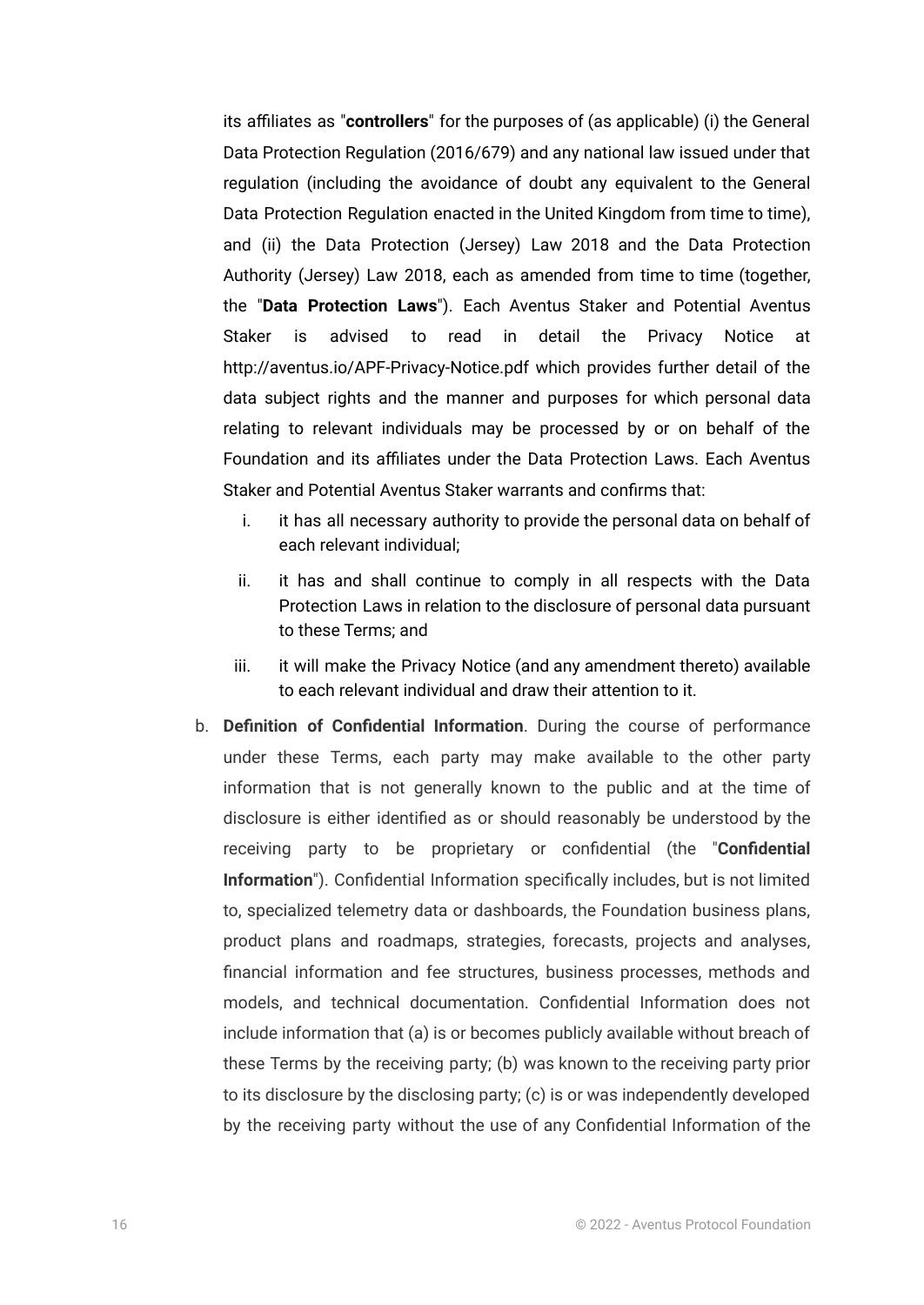disclosing party; or (d) is or was lawfully received by the receiving party from a third party under no obligation of confidentiality.

- c. **Protection of Confidential Information**. Except as otherwise expressly permitted under these Terms, with the express prior written consent of the disclosing party, or as required by law, the receiving party will not disclose, transmit, or otherwise disseminate to a third party any Confidential Information of the disclosing party. The receiving party will use the same care and discretion with respect to the Confidential Information received from the disclosing party as it uses with its own similar information, but in no event less than a reasonable degree of care. The receiving party may disclose the disclosing party's Confidential Information to its employees, affiliates, consultants, subcontractors, agents, or advisors ("Representatives") who have a strict need to access the Confidential Information for the purpose of performing under these Terms and only to those who are obligated to maintain the confidentiality of such Confidential Information upon terms at least as protective as those contained in these Terms. Either party may disclose these Terms to potential parties to a bona fide fundraising, acquisition, or similar transaction solely for purposes of the proposed transaction, provided that any such potential party is subject to written non-disclosure obligations and limitations on use no less protective than those set forth herein.
- d. **Compelled Disclosure**. The receiving party may access and disclose Confidential Information of the disclosing party if legally required to do so in connection with any legal or regulatory proceeding; provided, however, that in such event the receiving party will, if lawfully permitted to do so, notify the disclosing party within a reasonable time prior to such access or disclosure so as to allow the disclosing party an opportunity to seek appropriate protective measures. If the receiving party is compelled by law to access or disclose the disclosing party's Confidential Information as part of a civil proceeding to which the disclosing party is a party, the disclosing party will reimburse the receiving party for the reasonable costs of compiling and providing secure access to such Confidential Information. Receiving party will furnish only that portion of the Confidential Information that is legally required to be disclosed, and any Confidential Information so disclosed shall maintain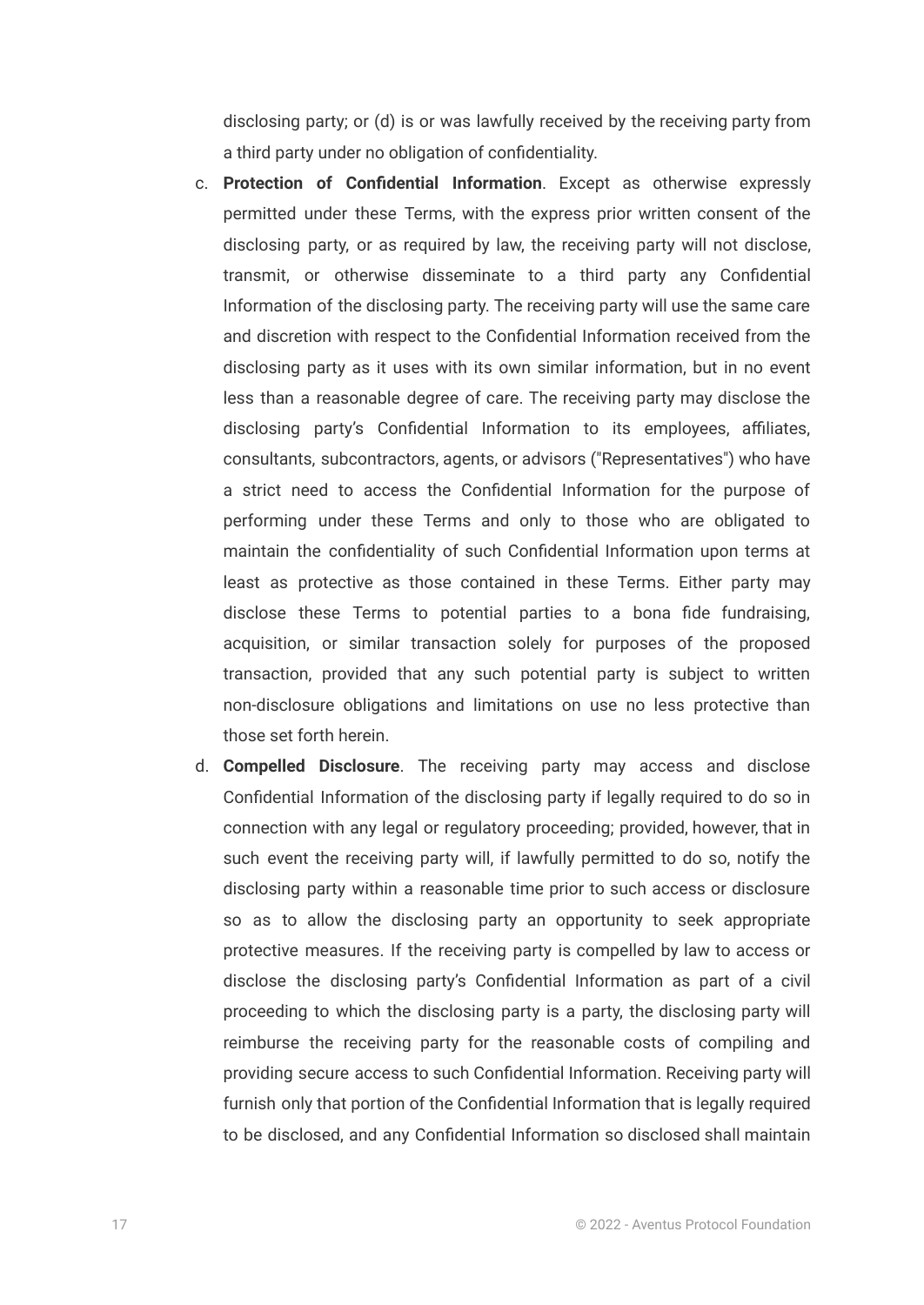its confidentiality protection for all purposes other than such legally compelled disclosure.

#### **12. INDEMNIFICATION.**

- a. Indemnity.
	- i. To the fullest extent permitted by applicable law, You will defend, indemnify and hold harmless the Foundation and our respective past, present, and future employees, founders of the Aventus Network, officers, directors, auditors, contractors, consultants, equity holders, suppliers, vendors, service providers, subsidiaries, affiliates, agents, representatives, predecessors, successors and assigns and any associated entities or individuals (the "**Foundation Parties**") from any and all damages or injuries whatsoever caused by or related to the use of, or the inability to use, the Aventus Network or AVT under any cause or action whatsoever of any kind in any jurisdiction, including, without limitation, actions for breach of warranty, breach of contract or tort (including negligence), and that developers, auditors, contractors, and founders of the Aventus Network and AVT shall not be liable for any indirect, incidental, special, exemplary or consequential damages, including for loss of profits, goodwill, or data, in any way whatsoever arising out of the use of, or the inability to use the Aventus Network or AVT and that arise from or relate to: (i) Your use of the Aventus Node Software; (ii) Your participation in the Aventus Network hereunder; or (iv) Your breach of any of these Terms.
	- ii. The Aventus Staker further specifically acknowledges that developers, auditors, contractors, and founders of the AVT and the Aventus Network are not liable, and the Aventus Node Operator agrees not to seek to hold them liable, for the conduct of third parties, including other creators or users of AVT, and that the risk of receiving, holding, staking, and using the Aventus Network and AVT rests entirely with the Aventus Staker.
	- iii. By using the Aventus Network and/or by receiving, staking, holding or using AVT, and to the extent permitted by law, the Aventus Staker Agrees not to hold any third party (including developers, auditors,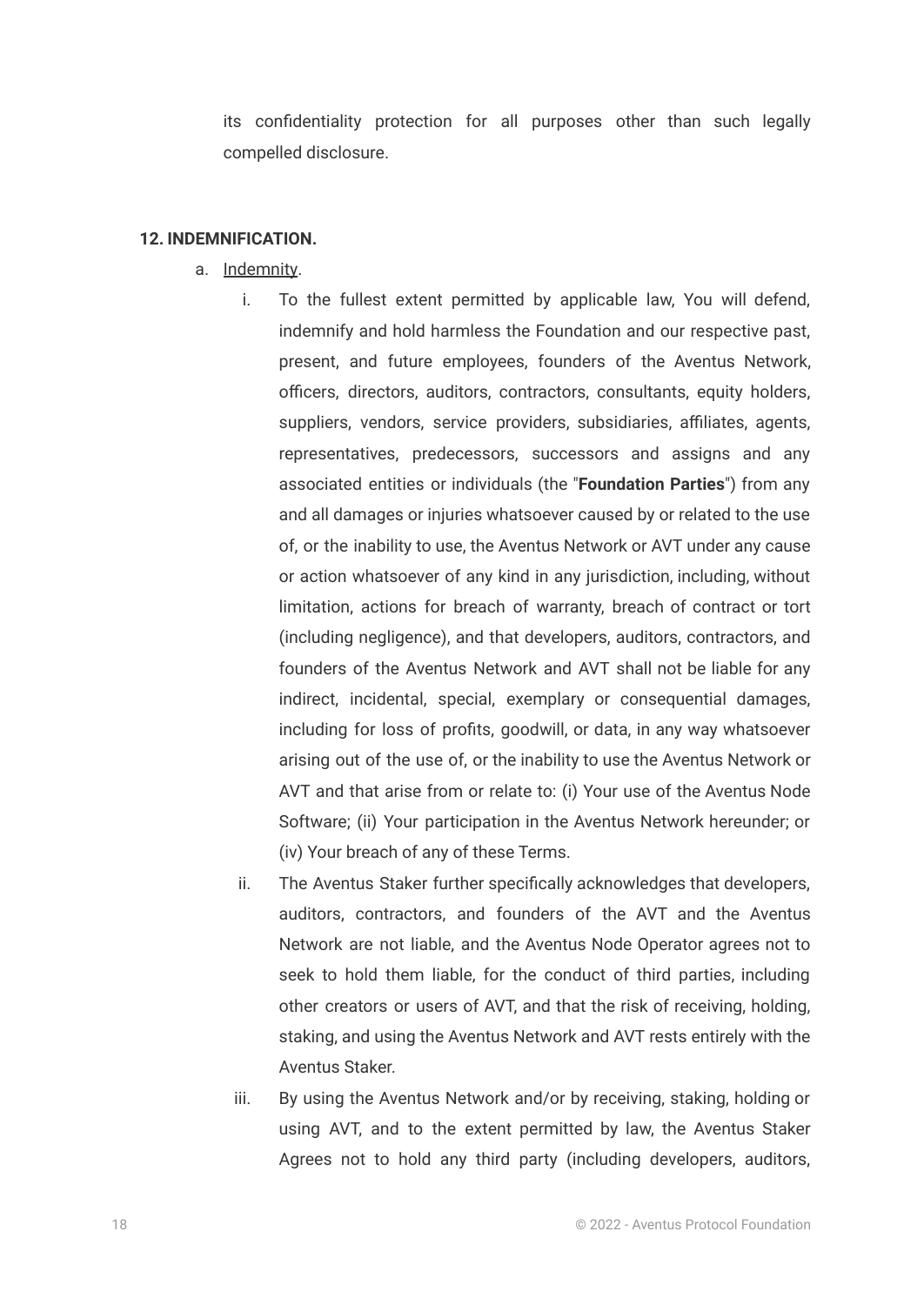contractors, or founders) liable for any regulatory implications or liability associated with or arising from using the Aventus Network and/or the creation, ownership, or use of AVT or any other action or transaction related to the Aventus Protocol or AVT.

- iv. By accepting these Terms, the Aventus Staker agrees to defend, indemnify, and hold harmless each of the Foundation Entities, from and against any claim, damage, loss, liability, cost, and expense (including reasonable legal fees) arising out of or relating to any third-party claim concerning these or the Aventus Staker's use of the Aventus Network and/or AVT that is contrary to these Terms.
- b. Procedures. The Foundation reserves the right to exercise sole control over the defence of any claim subject to indemnification under Clause 12(a) above, at Your expense. This indemnity is in addition to, and not in lieu of, any other indemnities set forth in any terms or written agreement between You and the Foundation.

# **13. DISCLAIMER AND LIMITATION OF LIABILITY.**

- a. DISCLAIMER. THE AVENTUS NODE SOFTWARE, INCLUDING WITHOUT LIMITATION THIRD-PARTY CODE, THE AVENTUS STAKER SERVICES, THE AVENTUS NETWORK AND THE DOCUMENTATION ARE PROVIDED "AS IS" AND "AS AVAILABLE." THE FOUNDATION DISCLAIMS ALL REPRESENTATIONS AND WARRANTIES, EXPRESS AND IMPLIED, INCLUDING BUT NOT LIMITED TO THE IMPLIED WARRANTIES OF MERCHANTABILITY, FITNESS FOR A PARTICULAR PURPOSE, TITLE, AND NON-INFRINGEMENT. THE FOUNDATION MAKES NO WARRANTY THAT THE AVENTUS NODE SOFTWARE, AVENTUS STAKER SERVICES, AVENTUS NETWORK OR DOCUMENTATION WILL BE UNINTERRUPTED, ACCURATE, COMPLETE, RELIABLE, CURRENT, ERROR-FREE, VIRUS FREE, OR FREE OF MALICIOUS CODE OR HARMFUL COMPONENTS, OR THAT DEFECTS WILL BE CORRECTED. YOU ACKNOWLEDGE AND AGREE THAT THE FOUNDATION HAS NO INDEMNITY, SUPPORT, SERVICE LEVEL, OR OTHER OBLIGATIONS HEREUNDER.
- b. LIMITATION OF LIABILITY. THE FOUNDATION SHALL NOT BE LIABLE FOR ANY INCIDENTAL, CONSEQUENTIAL, PUNITIVE, SPECIAL, INDIRECT, OR EXEMPLARY DAMAGES (INCLUDING WITHOUT LIMITATION LOST PROFITS,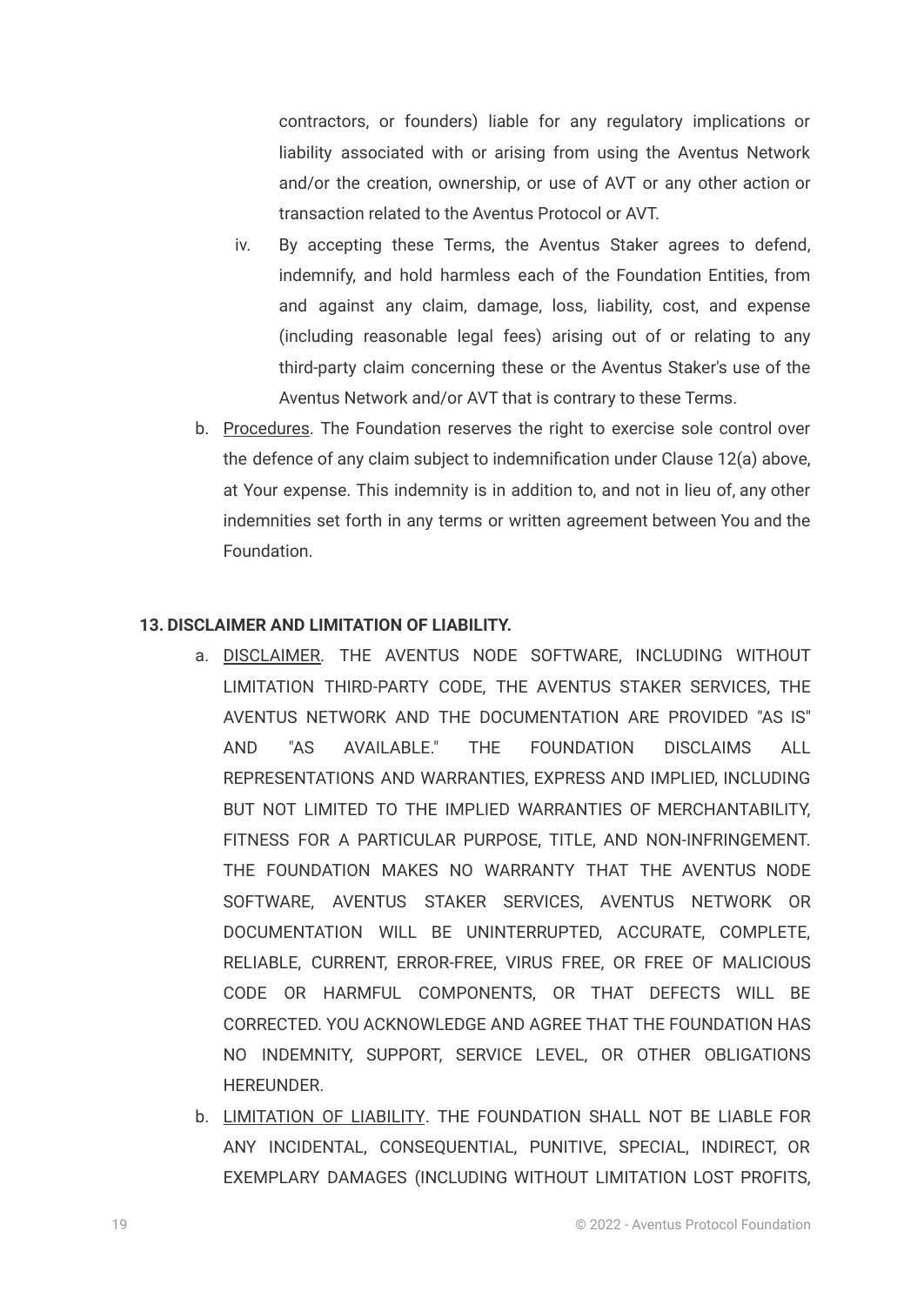REVENUE, DATA, OR DATA USE, OR DAMAGE TO BUSINESS) HOWEVER CAUSED, WHETHER BY BREACH OF WARRANTY, BREACH OF CONTRACT, IN TORT (INCLUDING NEGLIGENCE) OR ANY OTHER LEGAL OR EQUITABLE CAUSE OF ACTION EVEN PREVIOUSLY ADVISED OF SUCH DAMAGES IN ADVANCE OR IF SUCH DAMAGES WERE FORESEEABLE, AND IN NO EVENT WILL THE FOUNDATION'S TOTAL AGGREGATE LIABILITY ARISING FROM OR RELATING TO THESE TERMS EXCEED GBP 25.00.

#### **14. GOVERNING LAW; INFORMATION DISPUTE RESOLUTION; ARBITRATION.**

**PLEASE READ THE FOLLOWING SECTION CAREFULLY BECAUSE IT REQUIRES YOU TO ARBITRATE CERTAIN DISPUTES AND CLAIMS WITH THE FOUNDATION AND LIMITS THE MANNER IN WHICH YOU CAN SEEK RELIEF FROM US.**

- a. Governing Law; Venue. These Terms and any disputes arising under it will be governed by the laws of the Island of Jersey, and each party consents to the jurisdiction of the Courts of the Island of Jersey.
- b. Informal Dispute Resolution; Arbitration. The parties agree that most disputes can be resolved without resort to litigation. The parties agree to use their best efforts to settle any dispute directly through consultation with each other before initiating a lawsuit or arbitration. If, after good faith negotiations the parties are unable to resolve the dispute, the parties agree that any and all disputes arising out of or in any way relating to these Terms, including without limitation its existence, validity or termination, shall be resolved according to the laws of the island of Jersey and exclusively by binding arbitration of an independent arbiter to be appointed by the Foundation.
- c. The place of the arbitration will be the offices of JTC PLC currently situated at JTC House, 28 Esplanade, St Helier, Jersey, Channel Islands, JE4 2QP, unless otherwise agreed upon by the parties. The arbitration will be conducted in English. The arbitrator shall provide detailed written findings of fact and conclusions of law in support of any award. Judgement upon any such award may be enforced in any court of competent jurisdiction. The parties further agree that the arbitration shall be conducted in their individual capacities only and not as a class action or other representative action, and the parties expressly waive their right to file a class action or seek relief on a class basis.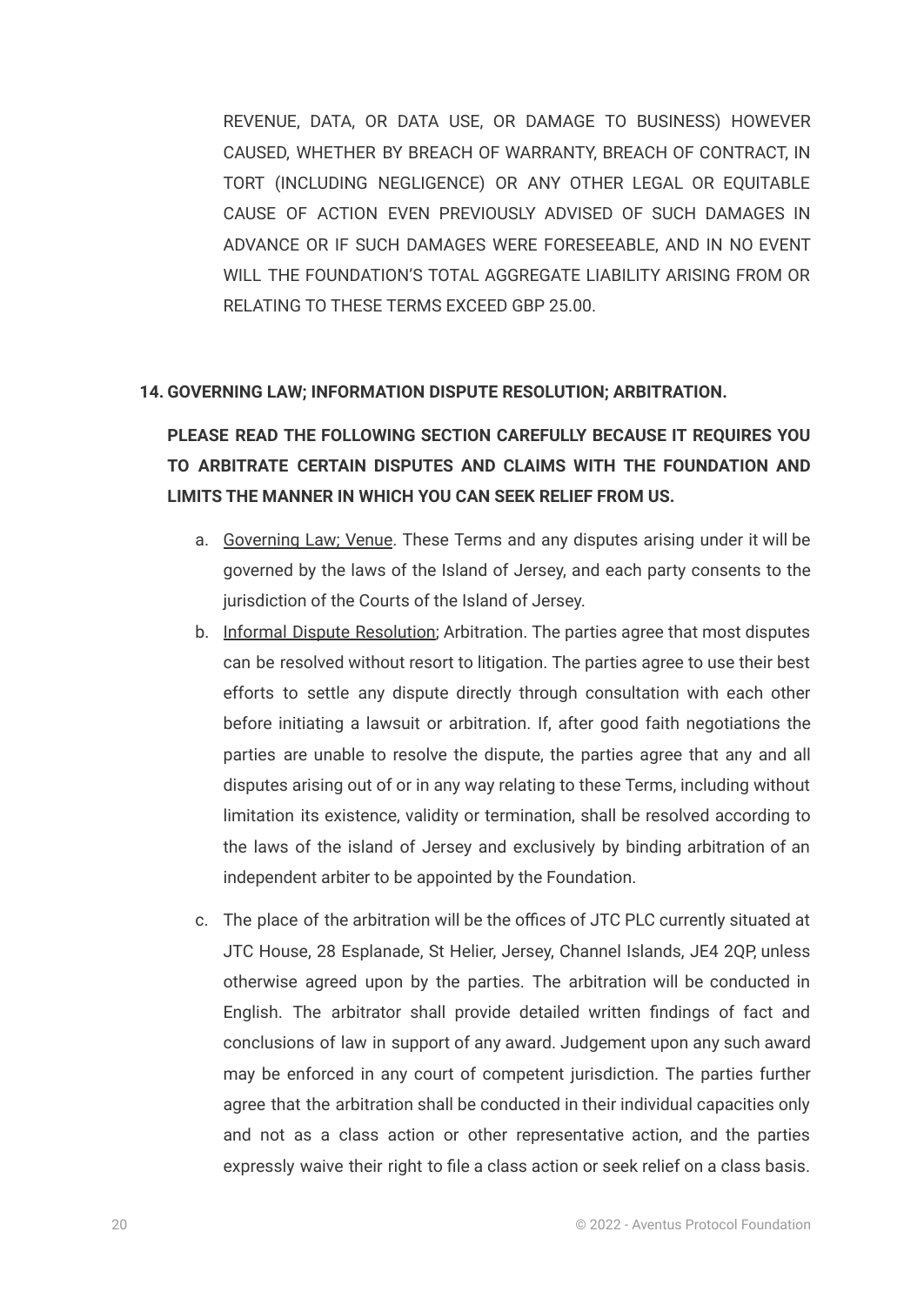If any court or arbitrator determines that the class action waiver set forth herein is void or unenforceable for any reason or that an arbitration can proceed on a class basis, then the portions of this Clause mandating arbitration shall be deemed null and void in its entirety and the parties shall be deemed to have not agreed to arbitrate disputes. Notwithstanding the foregoing, either party shall be entitled to seek injunctive relief and to stop unauthorized use of the Aventus Node Software or infringement of Intellectual Property Rights. Disputes, claims, or controversies concerning either party's Intellectual Property Rights or claims of piracy or unauthorized use of the Aventus Node Software or Aventus Node Operator Service shall not be subject to arbitration. The parties further agree that the prevailing party in any action or proceeding to enforce any right or provisions under these Terms, including any arbitration or court proceedings, will be entitled to recover its reasonable costs and attorneys' fees.

#### **15. EXPORT COMPLIANCE.**

The Aventus Node Software may be subject to export laws and regulations of certain jurisdictions. Aventus Staker represents that it is not named on any governmental denied-party list. Aventus Staker shall not access or use the Aventus Node Software or provide the Aventus Staker Service in a jurisdiction-embargoed or any sanctioned country or region or in violation of any jurisdiction export law or regulation. Aventus Staker shall not use the Service to export, re-export, transfer, or make available, whether directly or indirectly, any regulated item or information to anyone outside the jurisdiction in connection with these Terms without first complying with all export control laws and regulations that may be imposed by the jurisdiction Government and any country or organization of nations within whose jurisdiction Aventus Node Operator operates or does business.

### **16. USE OF AVENTUS NODE SOFTWARE IN YOUR JURISDICTION.**

Except as explicitly set forth herein, the Foundation makes no representations that the Aventus Staker Service is appropriate for use in any jurisdictions. Aventus Stakers engaging with the Aventus Network from any jurisdictions do so at their own risk and are responsible for compliance with local laws.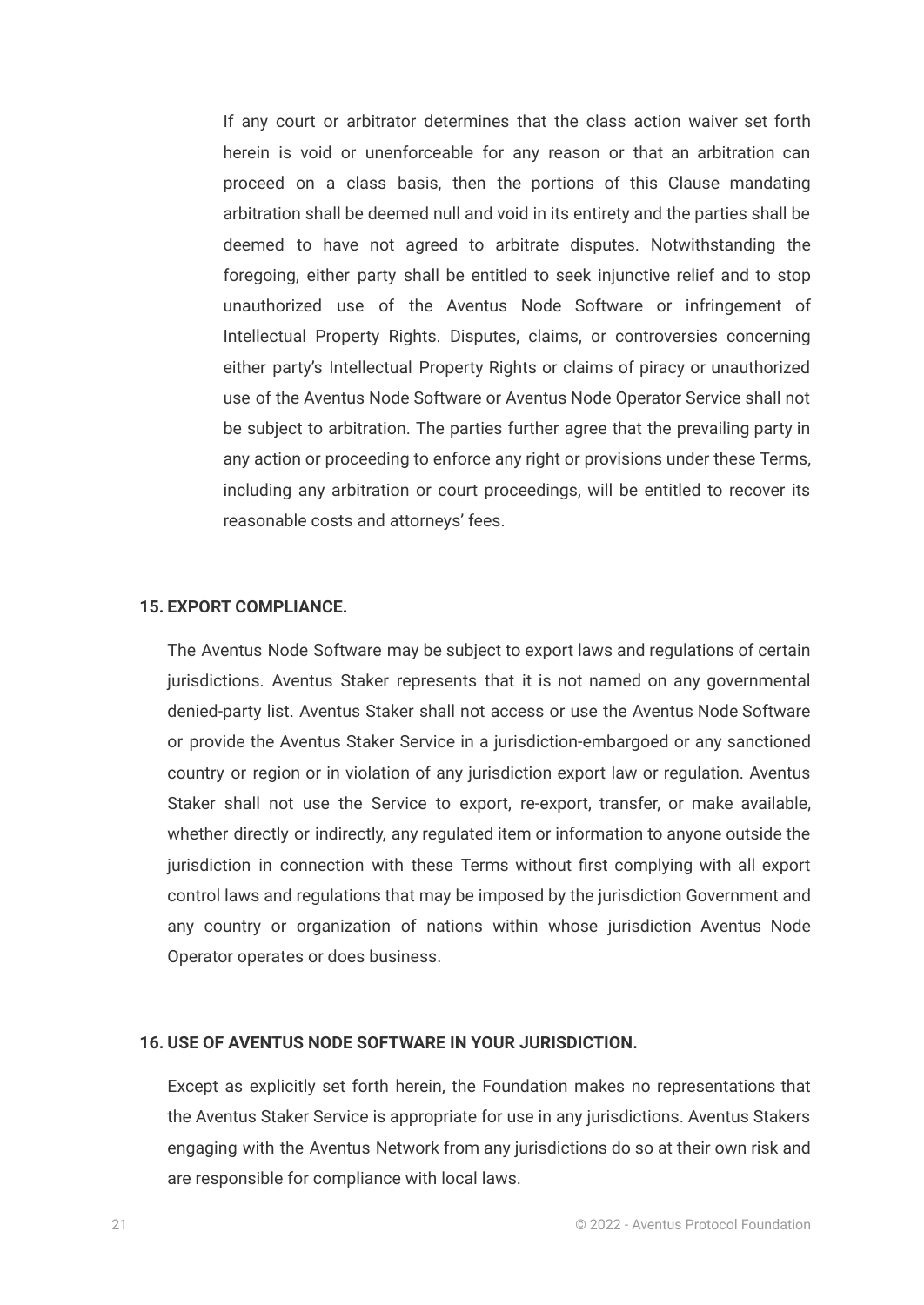### **17. GENERAL**

- a. Entire Agreement; Severability; Waiver. These Terms set out the complete and final agreement of the parties concerning the subject matter hereof, and supersedes, replaces all prior agreements, written and oral, between them concerning the subject matter hereof. If a term of these Terms to be invalid or unenforceable, the remaining provisions will continue in full force and effect. A party's consent to, or waiver of, enforcement of these Terms on one occasion will not be deemed a waiver of any other provision or such provision on any other occasion.
- b. Amendment. The Foundation reserves the right to amend these Terms from time to time in its sole discretion including to update the content, and functionality of the Aventus Staking Services from time to time. If the Foundation makes material changes to these Terms, we will provide notice of such changes by posting the revised Terms and updating the version number and version date of these Terms on:
- c. Independent Contractors. The parties are independent. No agency, partnership, franchise, joint venture, or employment relationship is intended or created by these Terms. Neither party has the power or authority to create or assume any obligation, or make any representations or warranties, on behalf of the other party.

https://www.aventus.io/documentation/.

d. Notices. Notices to the Foundation made under these Terms shall be made by email to dpo@aventus.io AND in writing and delivered by certified, prepaid, mail or nationally-recognized overnight courier service to the Foundation at JTC House, 28 Esplanade, St Helier, Jersey JE4 2QP, attention Legal Department. You agree to receive electronically all communications, agreements, terms, documents, notices, and disclosures that we provide in connection with the Aventus Staker Service ("**Communications**"). We may provide Communications in a variety of ways, including by e-mail, text, in-app notifications, or by posting them on the website or through the Service. You agree that all Communications that we provide to You electronically satisfy any legal requirement that such communications be in writing.